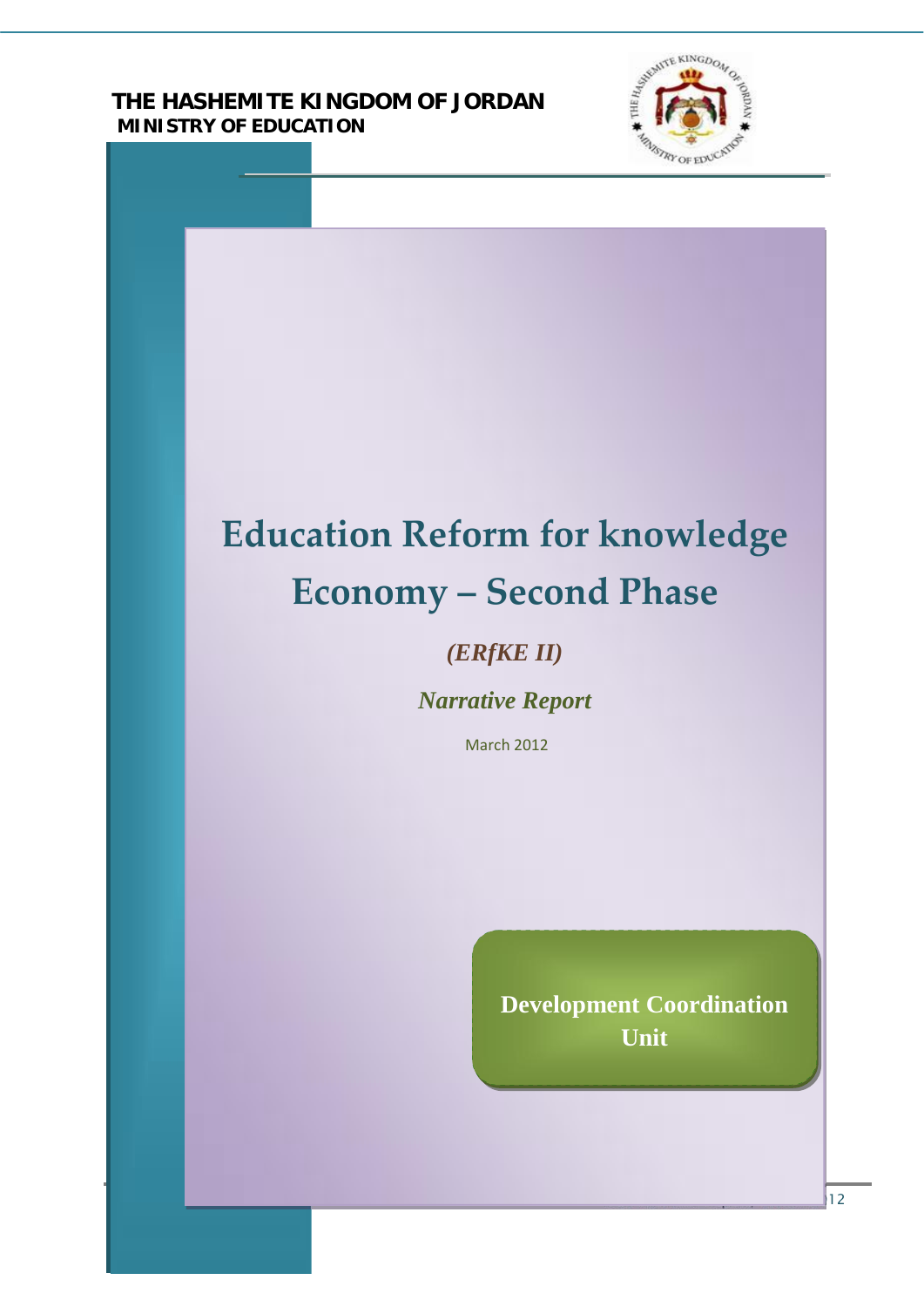# **Table of Contents**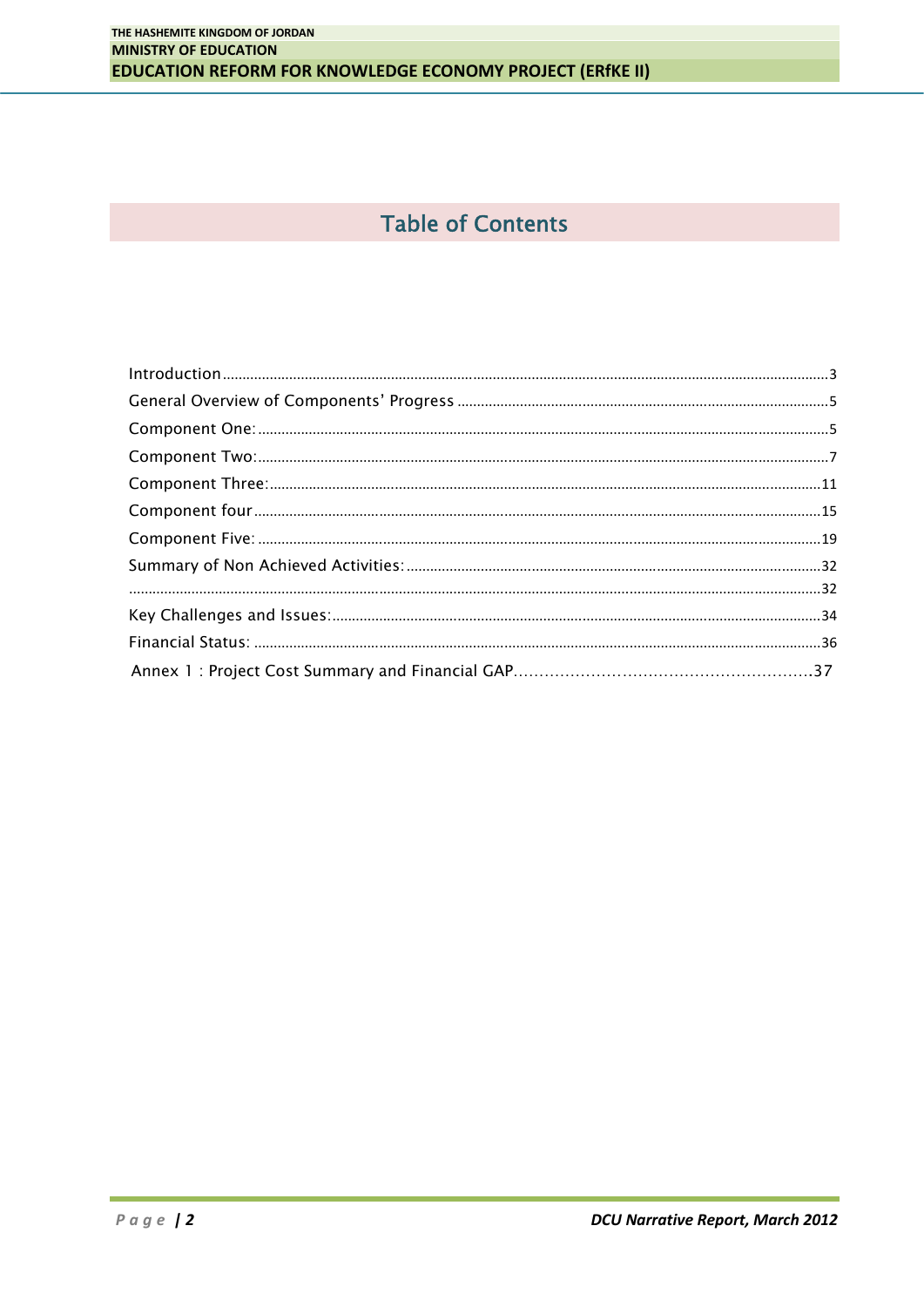# **Introduction**

The Education Reform for the Knowledge Economy Program (ERfKE) is a multi-donor sector program designed to deliver education's national vision which is derived from the documents of Jordan's 2020 Vision and 2002 Vision Forum for the Future of Education in Jordan. The Education's Vision is developed as follows: "*The Hashemite Kingdom of Jordan has the quality competitive human resource development systems that provide all people with lifelong learning experiences relevant to their current and future needs in order to respond to and stimulate sustained economic development through an educated population and an educated workforce*."

ERfKE II is the second phase in the Government's reform program for education within this overall vision. The first phase lasted for five years and six months, that is; from 2003-2009, and closed in June 2009.

The development objective of ERfKE II is to provide students enrolled in pre-tertiary education institutions in Jordan with increased levels of skills to participate in knowledge economy. This will be monitored through the following key indicators:

- a) Increase in the national assessments scores aligned with knowledge economy skills (NAfKE).
- b) Increase in the enrollment rates for the basic and secondary cycles.

# **ERfKEII program consists of the following components :**

#### **Component One: Establishment of a National School-based Development System**

Component objective : To create effective, school-based development process as the main vehicle to deliver to all young people of the Kingdom a quality education focused on developing the abilities, skills, attitudes and values associated with a knowledge-based economy

#### **Component Two: Monitoring & Evaluation and Organizational Development**

Component objective: To build upon ERfKE I investments related to policy, planning and M&E, and to ensure that outputs from these activities fully support and inform the adoption of a school centered approach to the delivery of education services.

#### **Component Three: Development of Teaching and Learning**

**Page 13**<br> *Page 13*<br> *Page 13* Component objective: To improve the quality of all elements of the teaching and learning

#### **Component Four: Development of Special Focus Program Development**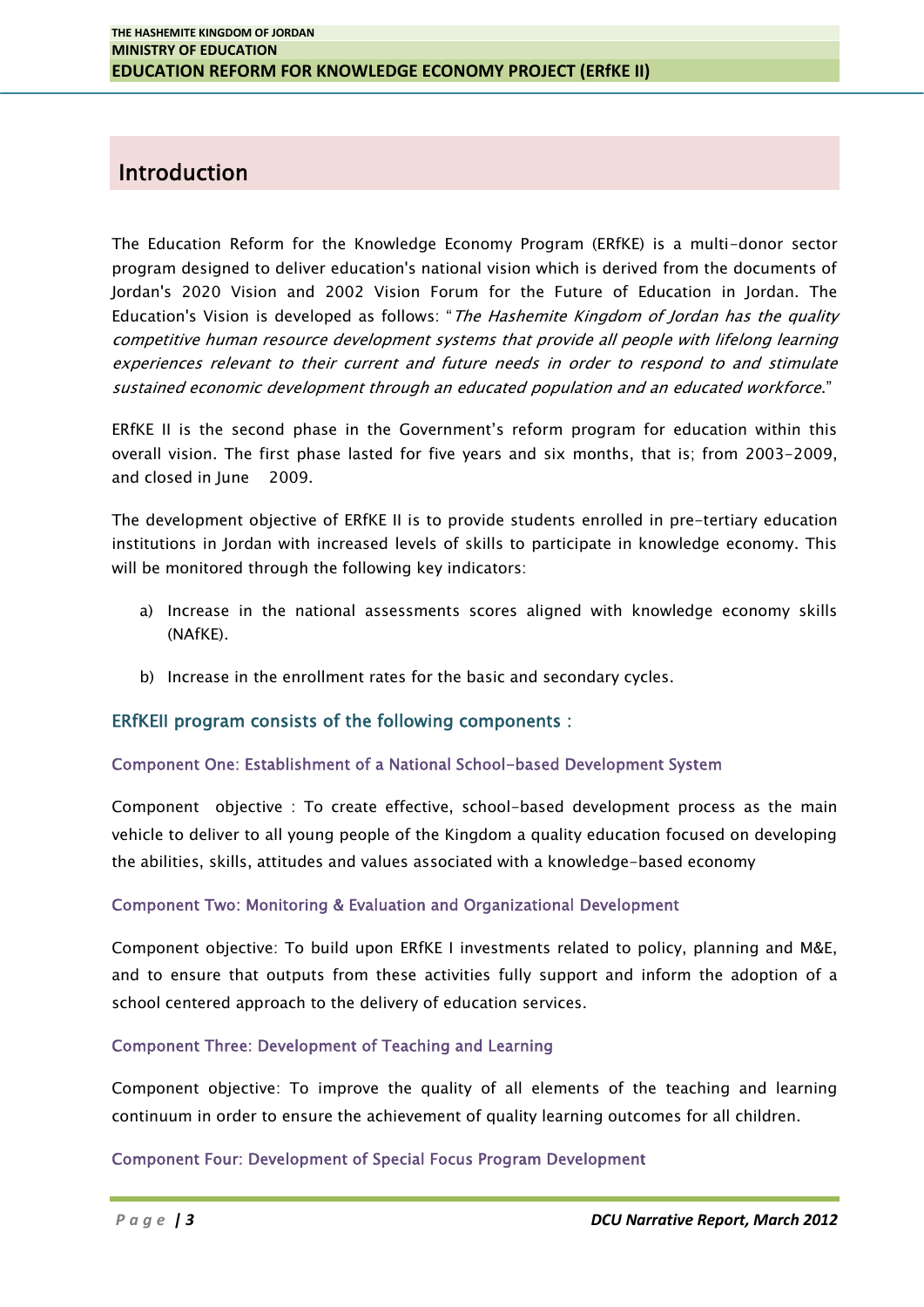Component objective: To improve inclusive access to learning for all children in Jordan through special focus on three critical subsectors: Early Childhood Education, Special Education and Vocational Education.

#### **Component Five: Improvement of Physical Learning Environments**

Component objective: To improve provision of quality education facilities in a cost effective and sustainable manner so that students have access to environmentally friendly and efficiently operated quality physical learning environments.

This report presents the key progress of the five components of ERfKE II since the launch of the program in March 2010, as well as the challenges that are faced. The Development Coordination Unit hopes that this report would be a useful reference to provide the stakeholders with updated brief on the progress of the program.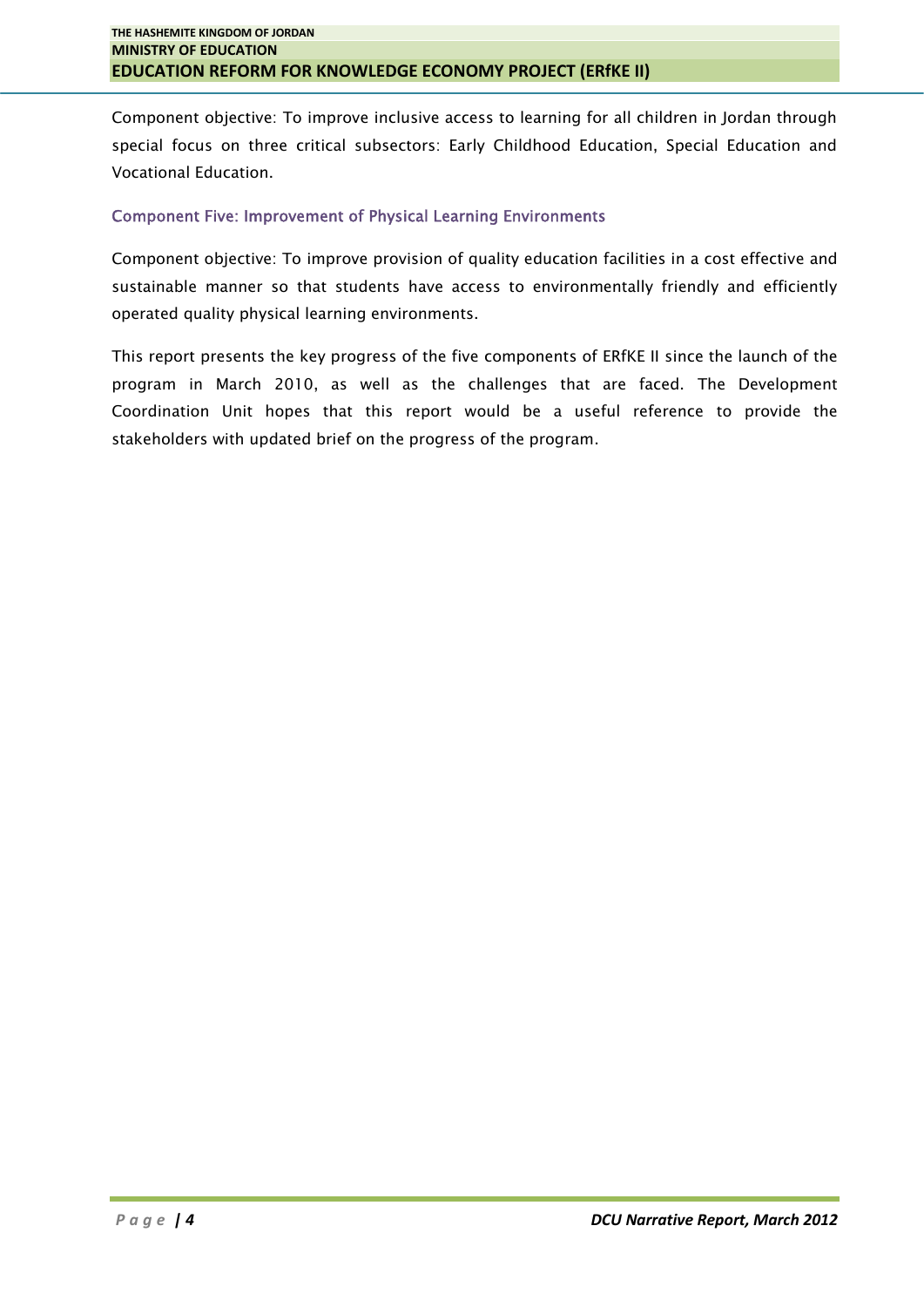# **General Overview of Components' Progress**

The following is an overview of the key progress areas achieved during the two years of implementation for the reform program.

# **Component One:**

**Establishment of a National School-based Development System**

**1.1 Field Directorate and School-based Improvement and Development Planning and Management**

#### **The Jordainian Model:**

The MoE and the Canadian Executing Agency developed the school and directorate development program based on the successful stories and the best practices experienced during the piloting stage under the first phase of the reform. This program aims to improve students' achievement, skills and attitudes towards knowledge economy on the national level through enhancing the role of the directorates and schools in the areas of decentralization, planning, reform, performance management, and development with participation of the local community. The program's five-year plan, ending by September 2015 and including all MoE schools, was endorsed in April 2011.

The program is developed within the procedural frameworks, mechanisms and tools applied subsequent to providing the required infrastructures that ensure the effective implementation of the program in all schools and directorates. Moreover, the program contributes to the development of the educational policies and strategic planning based on the actual needs of the schools and the implementation of the monitoring and evaluation system that ensures the sustainability of the program.

The development plans of the program's first phase were implemented and updated in seven directorates: Jeezah, Muwaqqar, Jerash, Mafraq, West Badia, East Badia and South Aghwar. Refreshment training workshops were conducted and the block grants were provided to ensure the sustainability of the program supervised by the DTQS.

*P a g e |* 5<br>*P a g e |* 5<br>*P a g e |* 5<br>*P a g e |* 5 The Ministry of Education started the implementation of the program's activities in other three directorates which are: Madaba, South Mazar, and Irbid II in April 2010. Awareness sessions on the program were held for the school principals and their assistants, schools were distributed into clusters and the supervisors and school principals received training on the leadership program. The directorates' staff was trained and the development plans were prepared with local community participation based on the self review data, the directorates' performance and the determined needs. After these development plans were finalized, the block grants were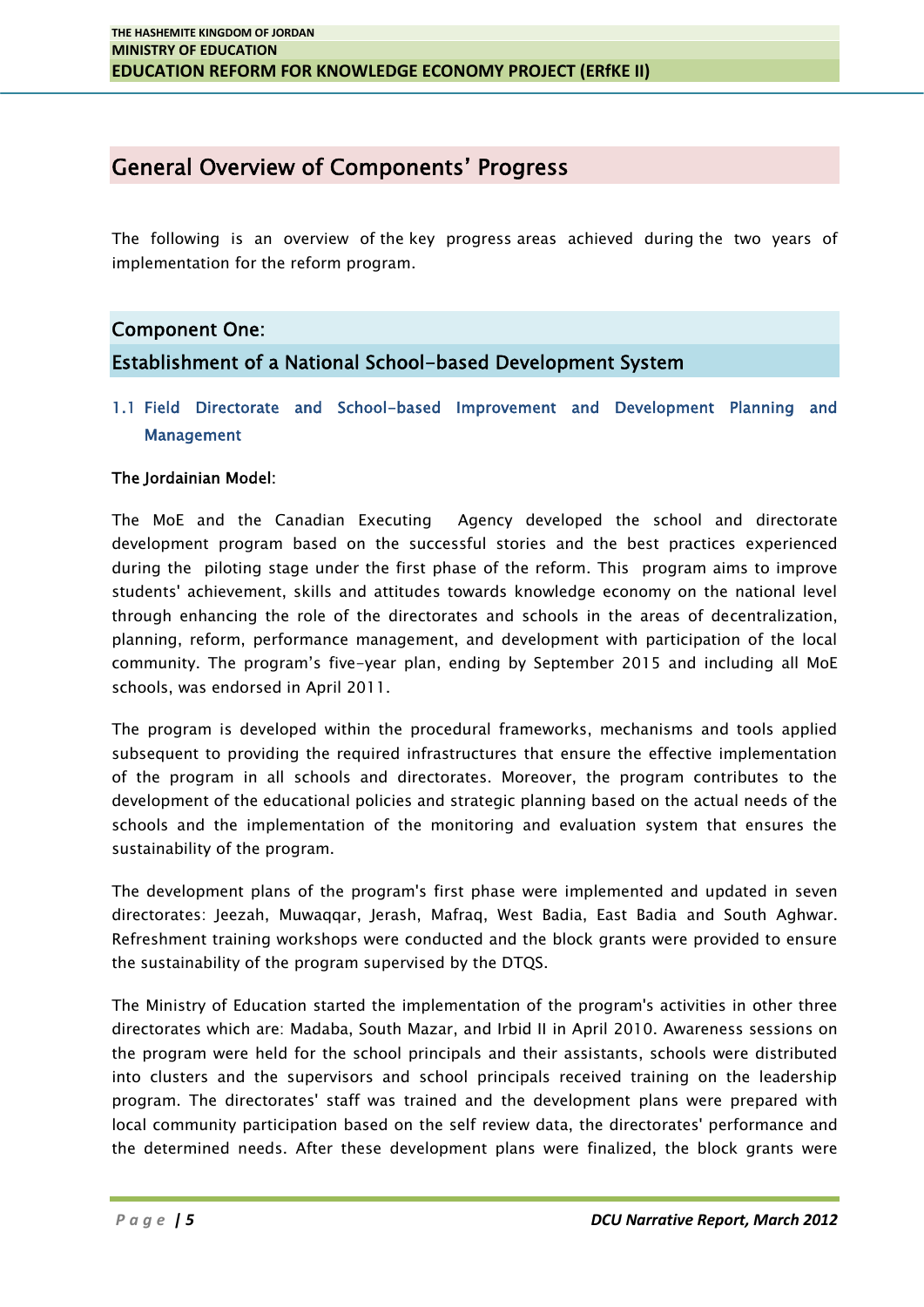provided to the directorates and schools of Madaba, South Mazar, and Irbid II by the end of August 2011.

The following six directorates were selected to be included in the program in June 2011: Ein Albasha, Rusaifah, Ramtha, Bani Kinanah, Tafeelah, Amman IV where awareness workshops on this program were conducted in July, 2011.

The readiness phase started in (2011-2012) and the following activities were implemented:

- 1. Distributing the schools into clusters and selecting the clusters' centers in order to form the development councils.
- 2. Training on the ToT leadership programs, community participation programs, gender mainstreaming programs, and school and directorate development program.
- 3. Forming the educational development councils in the directorates and the school clusters.
- 4. Preparing the development plans at schools in the six directorates in order to transfer the block grants.
- 5. Holding workshops on result based planning on the level of the schools and directorates were held.

The MoE focuses on the sustainability of the **The Jordainian Model** for School and Directorate Development through the alignment of the required changes in the Ministry's policies, the administrative and financial issues, roles and planning. The Ministry completed the development of the supervisors' new roles that are currently being piloted in the seven directorates included in the first phase to be adopted in the future training programs of the supervisors. The Ministry of Finance was requested to provide the allocations for this program within the Ministry's budget of 2012 to ensure the future implementation and sustainability of the program.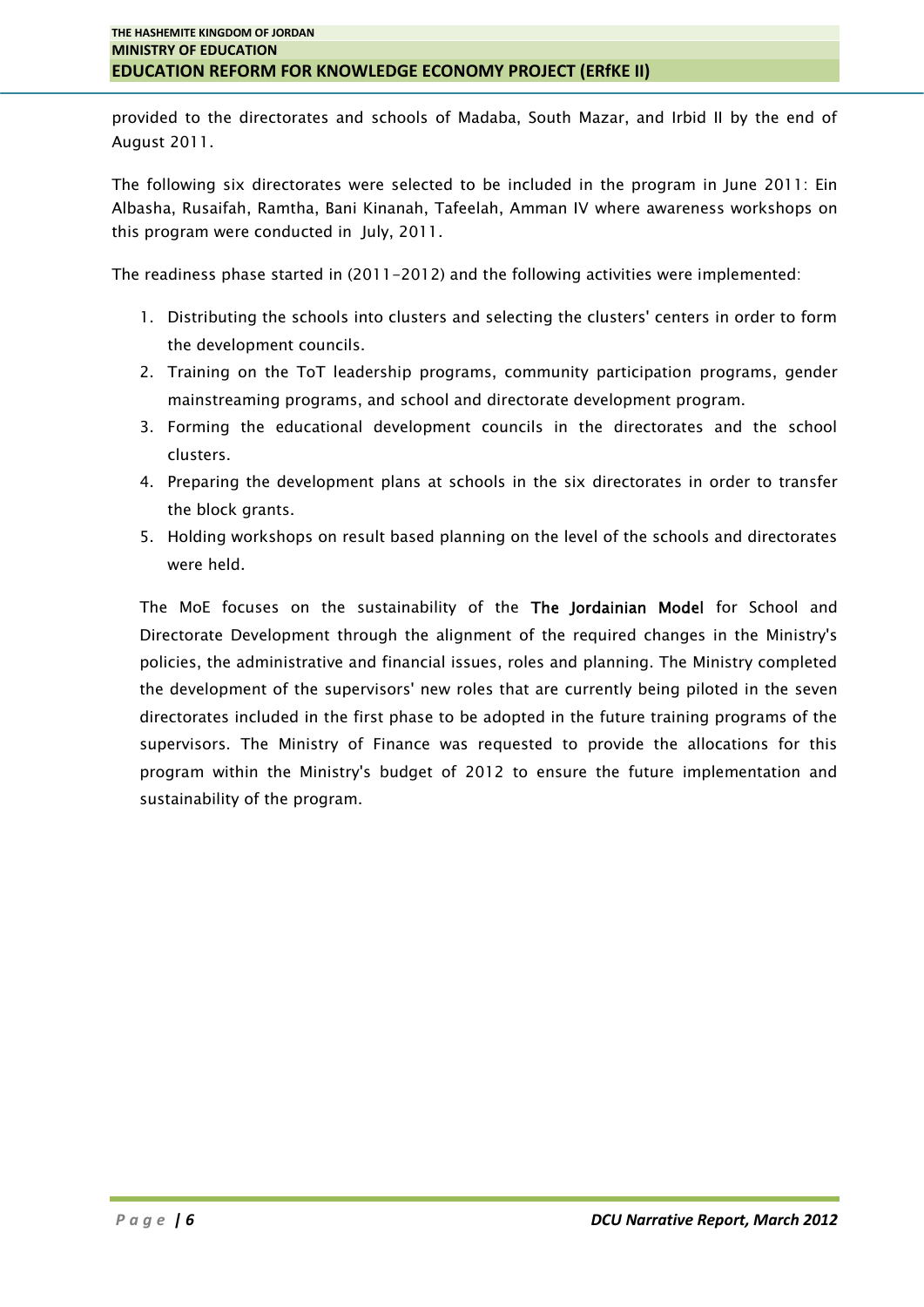#### **Component Two:**

# **Monitoring & Evaluation and Organizational Development**

## **2.1: Policy Development, Strategic Planning, Monitoring and Evaluation**

This component aims at developing and guiding the educational policies through strategic planning approach with further focus on the school-based management. Such developemnt is achieved through developing the legislative, institutional and financial regulations along with the general framework for monitoring and evaluation system focusing on the achievement of quality education outcomes at the school level.

#### **2.1.1: Policy and strategic Planning**

A new policy template is designed upon the best international practices and revised to be used for the assignments related to the development of policy framework for the thematic areas which are ECD and Special Education. Training courses on capacity building in strategic planning and policy analysis, and gender mainstreaming were conducted for the staff at the Ministry center. On the other hand, UNESCO organization supported three workshops on strategic planning during October – December 2011.

**Restructuring at the MoE:** The Managing Directorate of Research and Development and the Managing Directorate of Educational Planning were merged in June 2010 to form the Managing Directorate of Educational Planning and Research. This Managing directorate assumes the responsibilities of supporting the MoE's decision making, strategic planning, policy analysis and development, research ,and monitoring and evaluation for improved performance. The Directorate of Strategic Planning and the Monitoring and Evaluation Division were established in July 2010.

*P P a g e | 7 P a g e | 7 P a g e | 7 DCU Narrative Report, March 2012* **Data Utilization:** As part of the data utilization component under the Education Reform Support Project (ERSP), data sources that are directly used for producing key educational performance indicators (12 packages of KPIs) are assessed and the data integration problems are identified. Three options are introduced to the Ministry to proceed in the integration of data in order to fulfill the prioritized set of KPIs and help the Ministry access and utilize MoE's data systems such as EMIS, GIS and other data repositories in a functional manner. The three options are as follows: (i) Utilizing EMIS system as the KPI portal of integration, (ii) utilizing GIS system as the KPI portal of integration, (iii) building a new KPI portal system which will integrate EMIS, GIS and other systems to produce the 12 prioritized packages of indicators in the first stage and the hand, six queries and four correlations were developed and uploaded on the E-learning platform system (Eduwave). The six queries include: Drop-out ratio, repetition ratio, teachers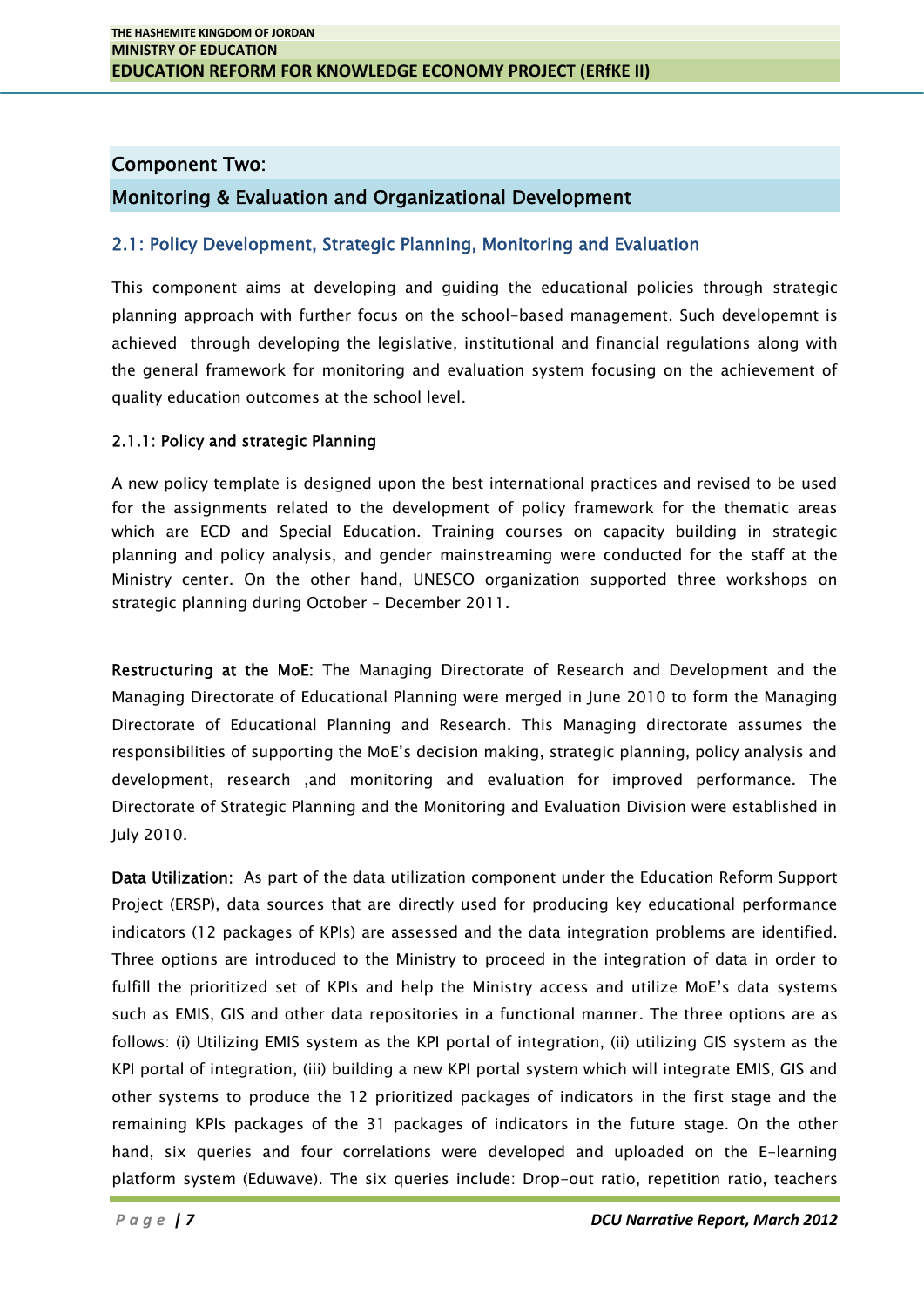absence, students absence, student per teacher ratio and students' achievements monitoring whereas the four correlations are as follows: The correlation between students' achievements and classroom achievements, the correlation between students' achievements and students' absence, the correlation between subjects' achievements and teachers' absence and the correlation between the classroom achievements and school & subject achievements. These queries and correlations are currently being tested in 18 piloted schools in the north, middle and south regions and will support and facilitate the utilization of the data inside the schools and the field directorates in terms of decision making and other administrative procedures. The data entry training section of the training manual is completed to be used in the next training sessions inside the schools and field directorates.

**GIS system:** GIS system was upgraded and a new version of the GIS system will be released. This version will include additional tools and features which will contribute to providing more accurate geographical information for decision making. In addition, unlimited numbers of users have access to the system (especially in the field directorates) in comparison of five users only in the previous version.

# **2.1.2: Comprehensive Internal Monitoring and Evaluation system.**

**Monitoring and Evaluation (M&E) Framework:** Both internal and external M&E are developed in line with the governance structure. The Steering committee for M&E was formed in October 2010 and approved the annual external M&E plan in its first meeting dated 28th November 2010. A report on Creating and Implementing an M&E System and a Capacity building Road Map for the MoE were prepared by an international consultant in May 2011. Furthermore, the tasks of the M&E Steering Committee are being reviewed, and the external and internal Annual Work Plans for 2012 are approved.

# **2.1.3: External Monitoring and Evaluation System.**

The MoE continued its partnership with the NCHRD to support the external M&E activities. The MOU was signed in April 2011 with clear identifications of responsibilities for each partner. An M&E workshop was held with the (NCHRD) on February 2011 to enhance collaboration and improve the overall M&E capability and impacts of the educational programs.

**National and International Studies:** NAfKE 2011study was conducted, and the NCHRD submitted the draft report in early 2012. The piloting stage for TIMSS 2011 was implemented in May 2010. The main survey of TIMSS / 2011 was conducted and its results were submitted for the analysis process and to be declared in December 2012. An agreement on the participation in PISA will be signed in 2012, the field trial survey of PISA / 2012 was completed and the main survey will take place in May 2012.

# **Other baseline Studies:** The following studies were conducted by the (NCHRD):

*P* (a) Baseline Studies: The following studies were conducted by the (NCHRD):<br>
(a) Baseline study: School Rationalization– Decreasing the Number of Underutilized and Over–<br> *P a g e* **| 8**<br> *P a g e* **| 8** (a) Baseline study: School Rationalization- Decreasing the Number of Underutilized and Over- Crowded Schools in the Field Directorates,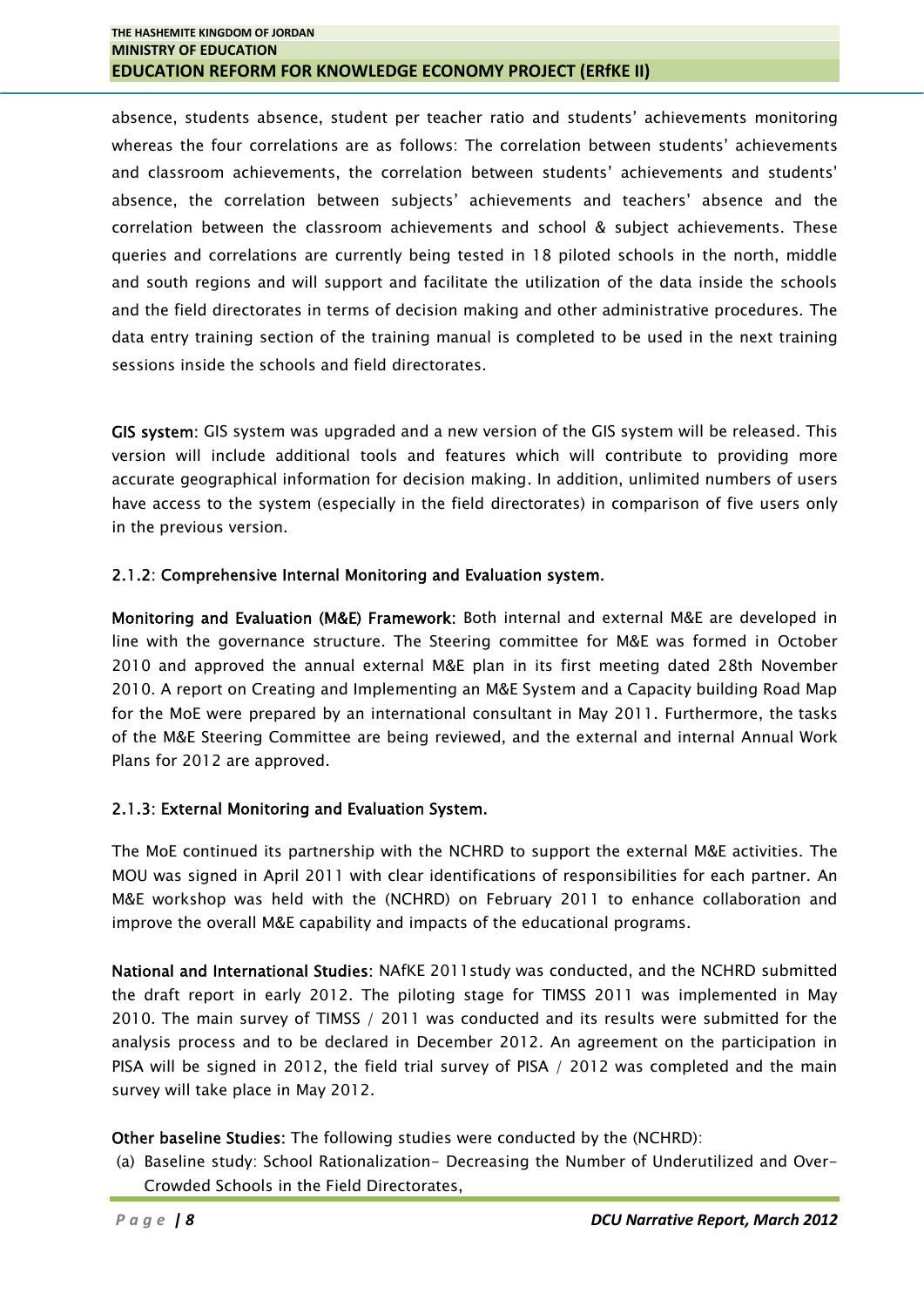- (b) Baseline Assessment of Access to Appropriate Programs and Services for the Students with Special Needs and
- (c) Classroom Observation Baseline Study.

The draft reports of these baseline studies were submitted to the MoE and shared with concerned stakeholders for comments and feedback to be finalized accordingly.

#### **2.1.4: Development Program**

**ERfKE II Coordination and Management:** The General Policy Steering committee (GPSC) is officially formed upon the Prime Ministry's letter dated 30/5/2010. The (GPSC) held three meetings to follow up all the key issues related to ERfKE implementation during 2010-2011. On the other hand, the management components committees, headed by the Secretary Generals, followed up and approved the annual work plans of 2012 for all components with the involvement of all concerned projects and initiatives.

The DCU, which is part of the MOE structure and reporting directly to H.E. the Minister of Education, is almost staffed and consists of ten staff members including: the executive director, the financial officer, the procurement officer, the monitoring officer, the components coordinators, the translator and the secretary. The DCU developed the operational Manual which is completed and approved as a condition for the World Bank loan effectiveness, and coordination and managing the implementation of the projects components internally and among the donors The DCU has facilitated the development of the Annual Work-plans for ERfKE II components, and the transition plans for the ERSP project activities to ensure the sustainability of these programs.

# **2.2: Organizational Development**

#### **2.2.1: Organizational Structures and Functions**

**Institutional Review:** The initial institutional review and analysis of the three educational levels impacted by ERfKE II reforms are conducted in early 2010. Moreover, other initiatives were undertaken to map out the current state and ensure that the required structural changes are made to support and sustain development and implications. The proposed functions for the three levels and the Structural Reorganization Implementation Plan are also developed..

**Restructuring at the MoE:** The Managing Directorate of General Education and the Managing Directorate of Educational Planning and Research were restructured against the new and revised functions in July, 2010. The Managing Directorate of Queen Rania Center for Educational Technology and the Managing Directorate of Information Technology were merged in May 2011, and the Managing directorate for Special Education was established in July 2011. A new Managing Directorate for the Minister's Office was established in October 2011,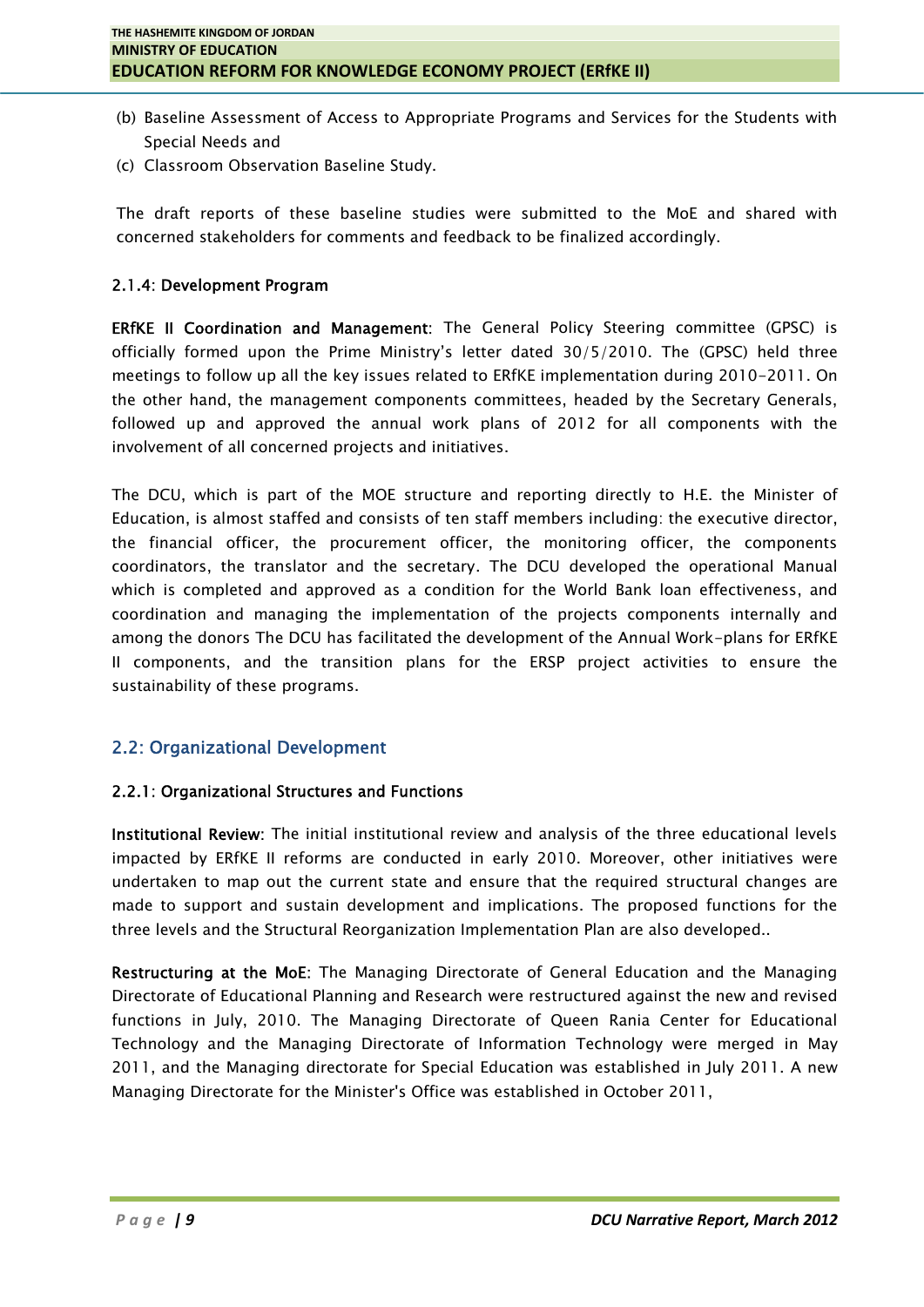#### **2.2.2: Performance Management of Financial and Human Resources Systems.**

**Capacity Building Program:** The Capacity Building Program of Result Based Management (RBM) was implemented at the MoE's central level in November /December 2009 and a management model is developed for ERfKE II based on the following four key principles:

- Shifting from the focus on activities and inputs to the focus on outputs, results and impacts.
- Focusing on the schools and directorates as the lead for improvements in the system.
- ◆ Focusing on the quality of education.
- Paving the road for the Ministry to become a facilitator of the reform, and for the directorates to take prime accountability for implementing the program.

A core team has been selected to transfer the knowledge and experience to other MOE staff at the central level.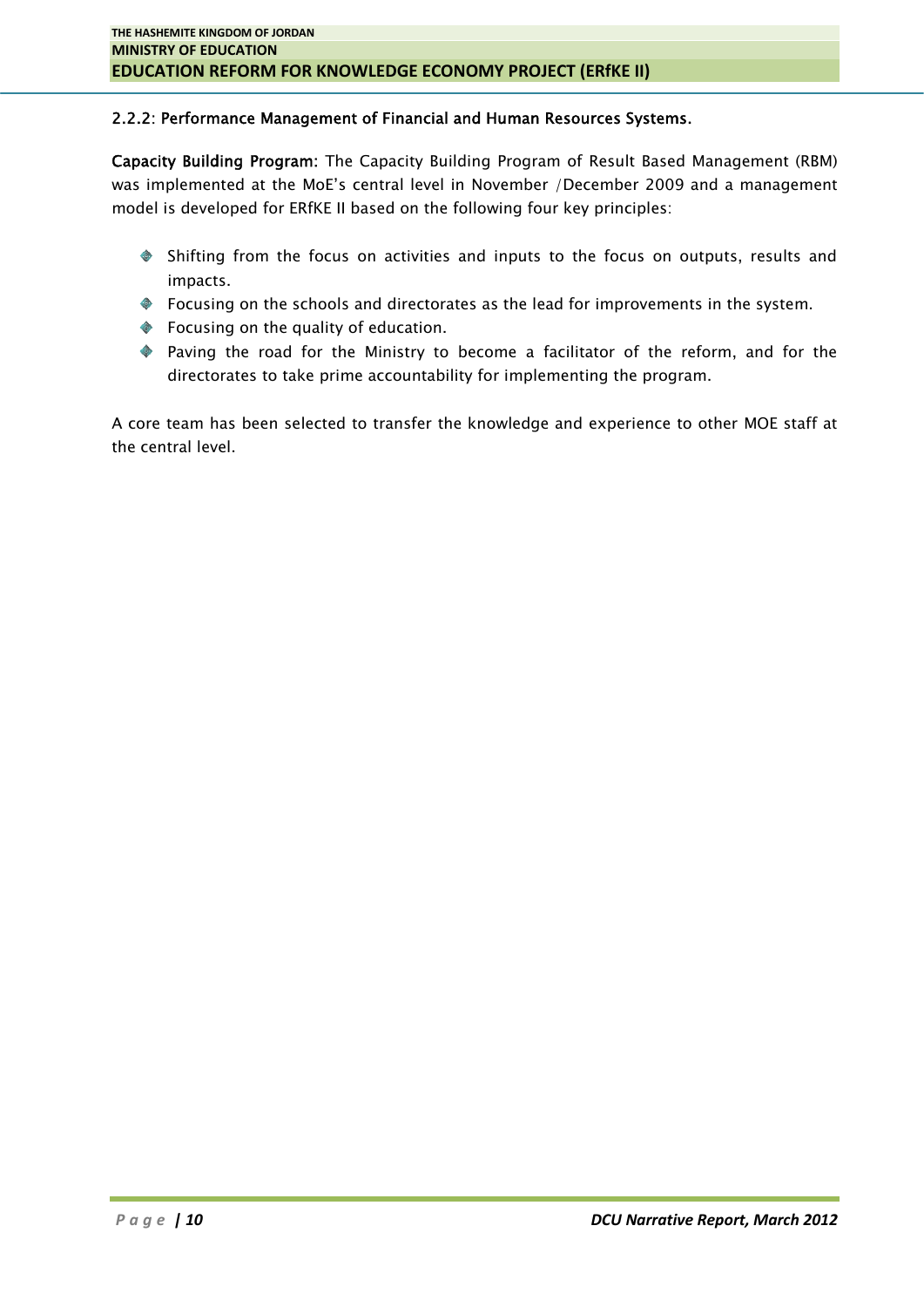# **Component Three:**

# **Development of Teaching and Learning**

## **3.1 Teacher Policies and Professional Development**

**Education Training Center (ETC):** The General Directorate of Educational Training, Qualification and Supervision modified the Education Training Center (ETC) structure according to the recommendations of the Managing Directorate of Legal Affairs, and this structure is currently in the endorsement process. In this regard, an operational plan for implementing the endorsed Teacher Policy Framework is developed. On the other hand, the MoE decided to focus on the Induction Program to be delivered to the newly appointed teachers before they join the teaching profession. The structure and content of the Induction training program is being developed and currently in the approval process.

**In-Service Supply-Driven Program:** 2000 teachers are trained on Intel, 1729 teachers completed training on ICDL and 385 teachers were trained on the e-content. On the other hand, an analysis and mapping study on the current ICT training programs was conducted and the study's draft report was submitted.

**In-Service Demand-Driven Program:** The general module of the in-service training program is completed in 18 directorates, and 30 other directorates started the specialized module in cooperation with the (ERSP). 1920 teachers completed the foundation training, and started training on the general module that will be continued in early 2012. The general module training was completed, and the specialized module will start by the end of March 2012.

**Leadership Training Program:** Leadership Standards for the School Principals and Education Mentors aim to underpin individuals' professional development and reflection, to support recruitment and selection, to provide job descriptions, to assist performance management and annual reviews and to inform the content of leadership development programs.

The Ministry assigned an international consultant to work with representatives from the Ministry and the professional development providers on mapping out and analyzing the current leadership training programs delivered by the MoE and providers. This assignment aims at preparing a cohesive and comprehensive leadership development program so that providers offer their support effectively and efficiently. A new job description for education mentors (supervisors), the National Professional Standards for Principals and Mentors (Supervisors) and a comprehensive framework curriculum for leadership training were developed. The final report on leadership training programs was submitted in January 2012.

**Program:** By the end of October 2011, 699 newly appointed teachers completed the foundation training and the general training of the Induction program delivered through the ERSP project. The specialized training is expect foundation training and the general training of the Induction program delivered through the ERSP project. The specialized training is expected to take place in March 2012.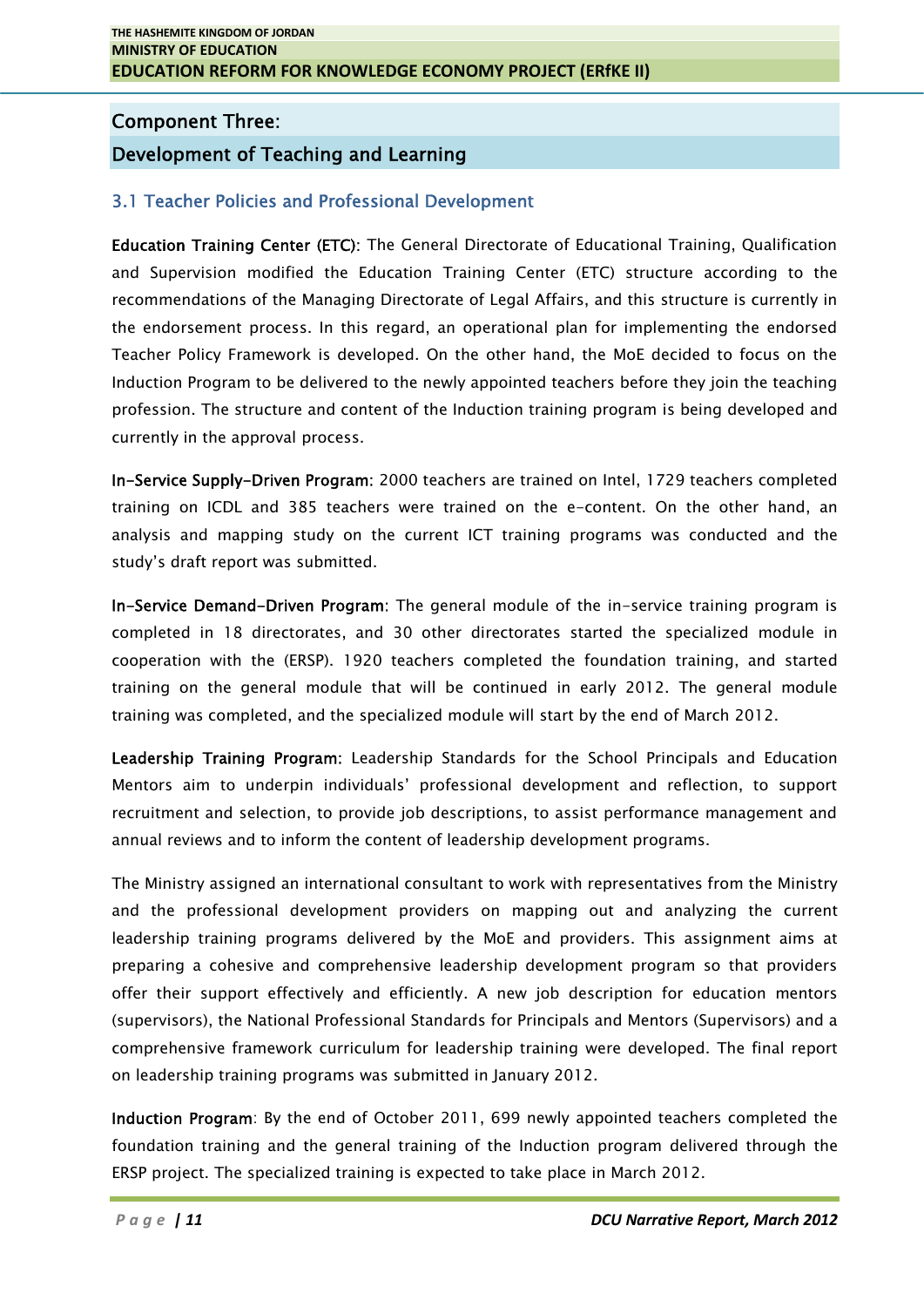# **3.2 Curriculum, Assessment and Learning Resources**

**Curriculum Review and Revision:** The General Framework for Curriculum and Assessment is developed by the Managing Directorate of Curriculum and Textbooks, and reviewed by the concerned, Managing Directorates and Universities' professors. This framework is expected to be endorsed by early 2012.

The textbooks for level I and II of the vocational stream were completed, and the first group of textbooks for level I and II of the industrial stream were authored. Working groups are formed to review the General Framework of all (23) subjects, and their general and specific learning outcomes.

**School to Career Program (STC):** The MoE successfully continued its collaboration with the ERSP as the STC program is implemented for the 2nd year in 78 schools where 78 counselors and 26,000 students joined "Pathways to the Future" sessions. 304 students from 44 schools implemented Internship training in 41 worksites and 78 career days are conducted in 78 schools. At the end of the last quarter/2011, 110 schools started the program for the 3rd year. In order to institutionalize the program, the STC technical committee developed a transition plan to mainstream the program within the MoE's budget and plans.

**Life Skills through Sports (LStS**): The LStS activities are implemented in 20 schools where sports equipments are provided and renovation works are completed in another 20 schools. 27 schools were provided with sport equipments and implemented the LStS activities during the first semester. The LStS technical committee developed a transition plan to mainstream and institutionalize the program within the MoE's budget and plans.

**Touchstones:** Throughout 2011, all the Arabic language, the English language supervisors and 10% of Arabic language teachers were trained on Touchstones Program. The Core team conducted four workshops during (28/03/2011and 17/04/2011) for the preparation of the texts to be adopted for the second phase. These workshops continued in March,

**Innovation Fund:** The first round of the Innovation Fund was launched in March 2011 and public and private schools were invited to present their projects 'proposals in line with the provisions and standards included in the Fund's Operational Manual approved by the Steering Committee in September 2011. The Fund's technical committee evaluated the proposals and presented them to the Steering Committee, which in turn selected five projects in its meeting dated November 2011to be implemented in 2012. The total cost of these projects amounts at JDs 15,000.

#### **MIS-Online:**

*Page* 12<br> *Page* 12<br> *Page* 12<br> *Page* 12<br> *Page* 12 MIS-Online program for grade 11 is implemented with ERSP support. 134 schools are implementing the program, 266 teachers and supervisors are trained on the program by a team of 47 trainers (teacher and supervisor) and 13 MIS-Online exhibitions were conducted.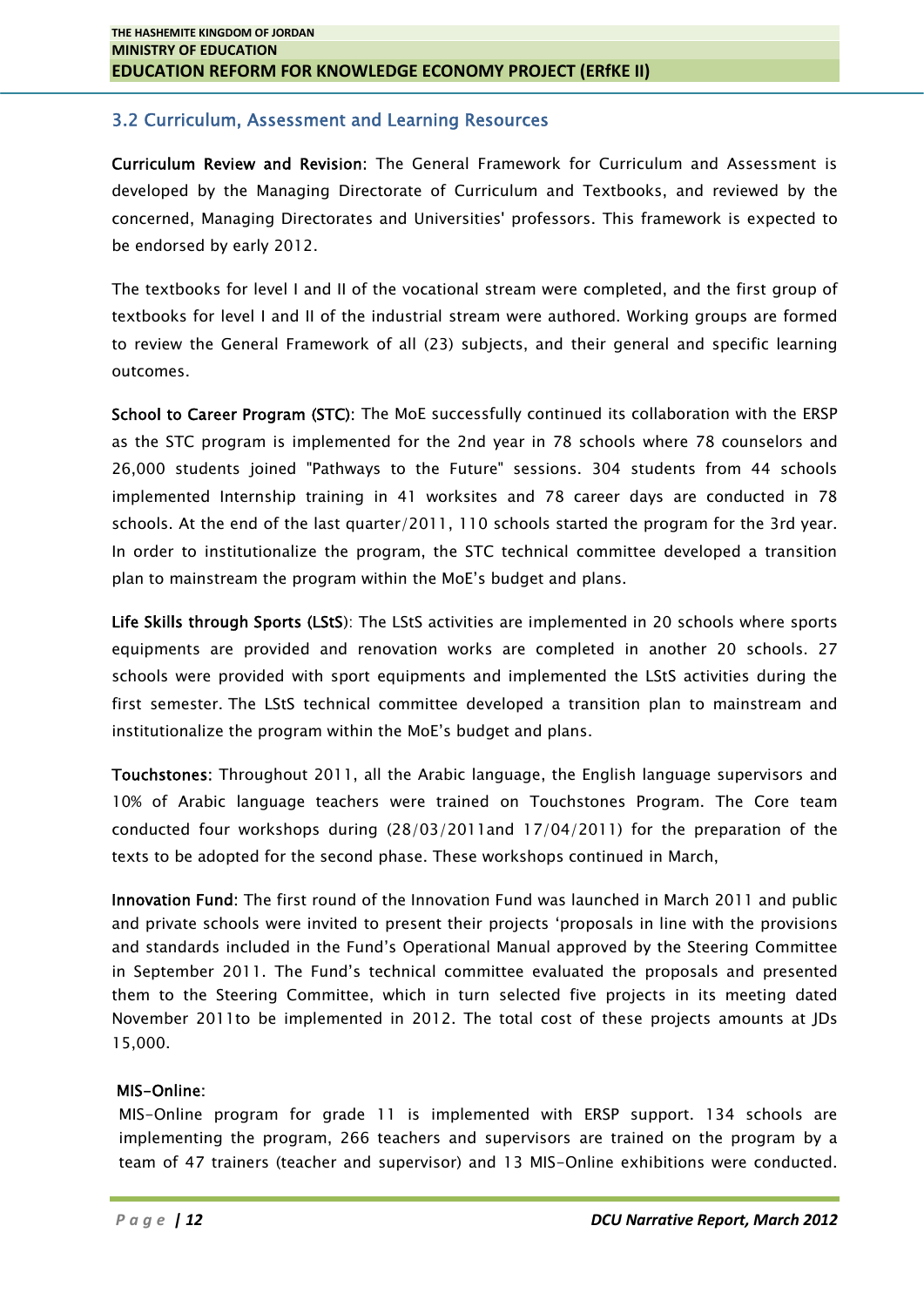On the other hand, the Hard Spots for grade 12 activities are identified using a developed tool and analyzing Tawjihi exam question for the previous four years. A Tracer Study for MIS graduates is proposed to assess the results of MIS education and propose recommendations. A concept paper for this study is prepared and a developed tool for the tracer study is distributed among the 30 field directorates. A sample of MIS Tawjihi students enrolled in the Hashemite University is selected to implement this study.

# **3.2.2 Resources for Learning**

**ICT Strategic plan:** The draft of the ICT Strategic plan and Policy Framework was developed by a team of international consultants in 2010. A Local consultant is appointed to finalize the ICT strategy and its implementation plan with a team from the MoE, the JEI and the MoICT. This strategy focuses on five major goals:

- 1. Further develop and roll out the infrastructure technologies across k-12 education system in Jordan with parity and equality throughout the whole kingdom.
- 2. Expand and enforce a blended learning pedagogical approach.
- 3. Implement a robust integrated EMIS for school-based management.
- 4. Setup and empower the Lead School concept.
- 5. Use ICT to build an effective assessment mechanism to evaluate the Knowledge Economy Skills acquired by students.

**E-content Development:** E-content development was very limited due to the absence of the source codes for most of the E-contents. Some modifications of the E-content of Computer Science for all grades are completed after getting source code from the developer. On the other hand, a committee is formed to develop the E-content framework and initiative plan. The general concepts and domains that need to be incorporated in the development of any of the Econtent are identified and approved by the university professors. On the professional development side, 300 teachers are trained on the use of E-content and E-learning features. Training on "SCORM compliance standards" and "story board" is conducted for the QRC staff.

**Learning Organization ICT Support:** It was planned to accommodate 12 LRCs with video conference technology through, the bidding process was initiated but was cancelled afterwards.

*P a g e <sup>|</sup> <sup>13</sup> DCU Narrative Report, March 2012* **ICT hardware:** The most significant achievement in this area is the implementation of a national ICT survey for all Jordanian schools (public and private sector including UNRWA schools) with 94% responsive rate. This survey is conducted through an on-line questionnaire for the quantitative data. Three focus groups were implemented in Irbid, Amman and Tafeela for students, parents, teachers and administrators for the qualitative data. Qualitative and quantitative analyses for the survey's results are conducted and the final report on the survey's findings is almost completed and will be soon declared. The results of the survey study "ICT diffusion and use in schools in Jordan" was presented and discussed in February 2012.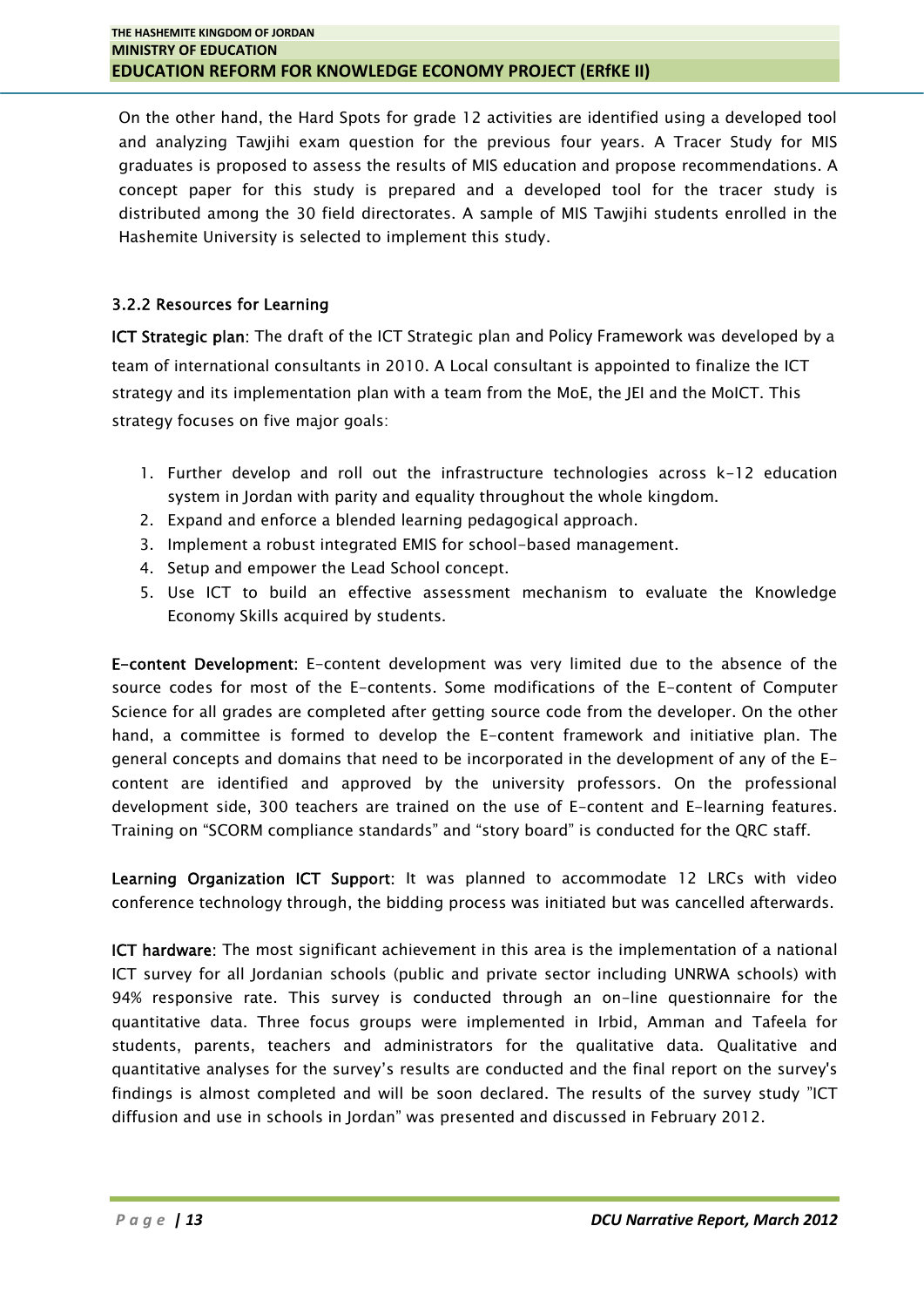**E-learning data center:** A new datacenter is planned to be established in the QRC to improve the accessibility to the learning resources and to be a redundant datacenter of the existing one in Hashem 1. A tender is initiated for this purpose and is now in the bidding process. In addition, two servers are purchased to improve the performance of the datacenter in Hashem 1 and four servers are purchased to support the archiving and the GIS system.

**ICT Maintenance:** The MoE's PCs and other ICT equipment are included in a maintenance contract which has been effective on 17th March 2010 and will end on 17th March 2012. The current contract covers around 75000 PCs and other ICT peripherals and includes training of 40 technicians on two maintenance training courses as follows: 20 technicians were trained on"  $A+$ ", and another 20 were trained on "Network  $+$ ". In addition, a user guide for maintenance and networks is developed in order to be used by the lab technicians inside MoE schools.

**ICT New Technologies:** 29 Multipurpose rooms inside the schools with Iraqi students have been furnished and equipped with furniture and ICT resources by a protocol signed with the UNICEF (AFAQ project) to enhance the accessibility of the e-learning materials and provide additional ICT resources for teachers and students. Those rooms are equipped with a data show, COW (computers on wheels) and other ICT equipment like printers, scanners...etc. In addition, qualified coordinators are appointed in schools to support and maintain such rooms that will be used for conducting training course on utilizing these rooms in the teaching and learning process. Around 150 teachers received training on the use of these rooms and 100 schools were selected to implement a multiseat technology inside the computer labs in coordination with Microsoft and the E-government. This technology offers shared-computing environment as a smart way to expand resource availability without increasing the PC costs.

**Help Desk:** A complete help desk system, the ICT equipment (two servers, eight PCs) and furniture are purchased and around (200) lab technicians in the five Amman directorates were trained on the use of the helpdesk system.

# **3.2.3 Assessment of Learning**

**Tawjihi Exam and the Item Bank Development:** A national committee was formed to develop the Tawjihi Exam and three workshops were conducted all over the country to discuss the proposed scenarios. Through the 2nd quarter of 2011, the DET implemented the National Test for grade 10 (5% of grade 10 student implemented the test electronically) and NCHRD implemented NAfKE for grades 5, 9 and 11. All results were analyzed and discussed by specialized committees.

*P a g e <sup>|</sup> <sup>14</sup> DCU Narrative Report, March 2012* The DET continued establishing the Item Bank for grade 12 / the scientific stream and will be expanded for the literary stream in 2012. On the other hand, Students' Portfolios manuals and training materials for classrooms assessment were finalized. The DET developed 19 manuals for grades (5, 6, 7, and 9) in the core subjects and currently the manuals are in the printing process.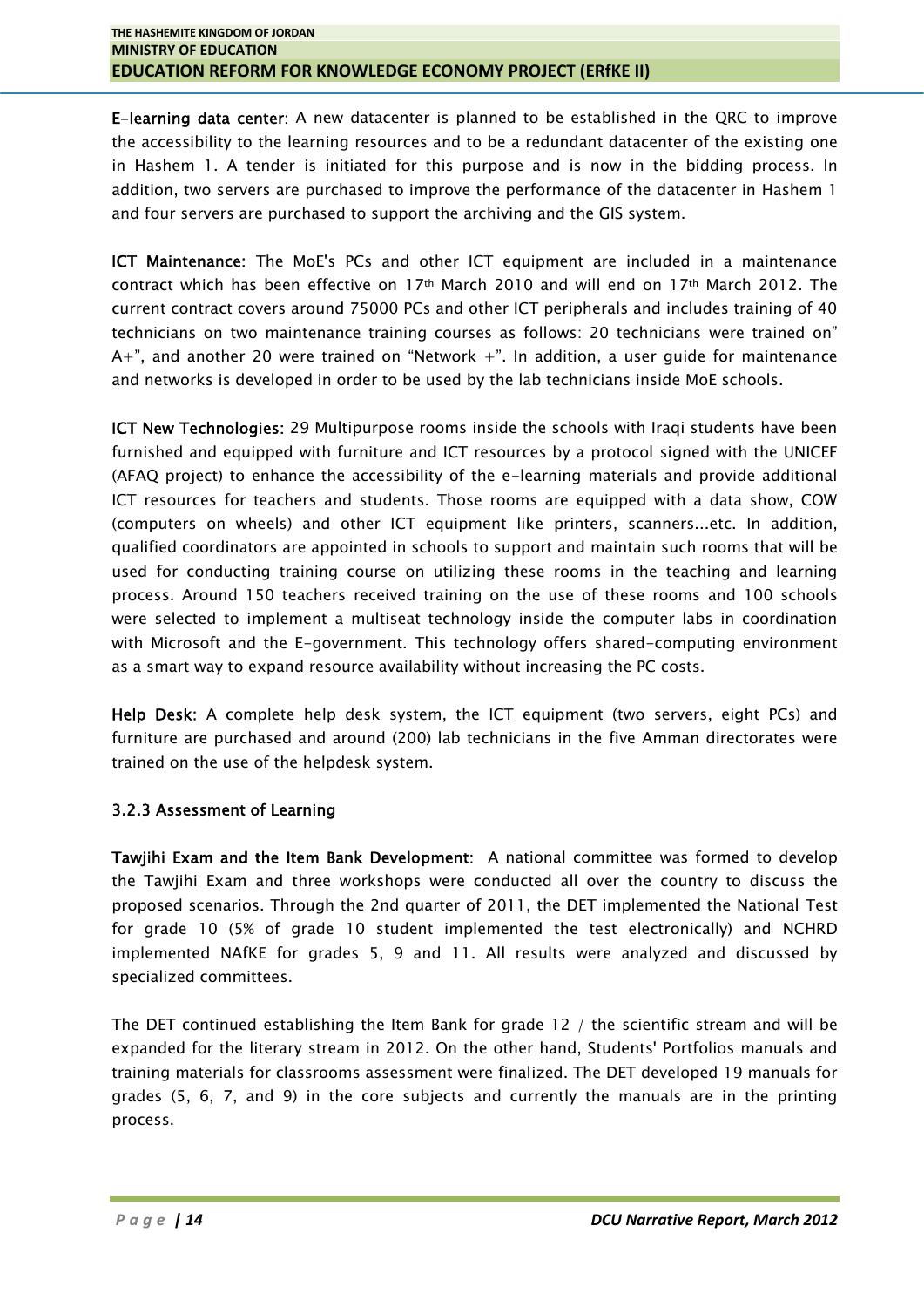# **Component four**

# **Development of Special Focus Program Development**

# **4.1: Early Childhood Development**

## **4.1.1 Institutional Development**

**ECD Policy Framework:** The Early Childhood Development (ECD) policy framework along with the ECD staff capacity building assessment plan were finalized and endorsed in March 2011. Accordingly, a summery on the policy options was developed and presented to the Minister of Education and the concerned ECD stakeholders in April 2011, and clear guidance and directions were provided by the Minister to operate the framework.

**ECD Capacity Building:** The ECD plan and capacity building assessment were developed in April 2011.Accordingly, three training courses were conducted as follows: (i) a training course on" Project Management" was conducted in June 2011, (ii) a training course on the "Results Based Management" was conducted during in July 2011, (iii) a training course on "Monitoring and Evaluation" was conducted during in September 2011.

**Quality Assurance System (QA):** The QA system was implemented in 832 KGs during 2010/2011. The first draft of the QA standards, indicators and the manual were revised and developed to include the technical aspects and measurable indicators in the QA system in October 2011. A draft for Accreditation Standards was prepared and submitted to the MoE for feedback in April 2011. The audit checklist was reviewed and the internal audit was conducted with the involvement of 5% of KGs implementing QA System during April / May 2011. The technical and administrative tools were developed and the QA manual was linked with the audit tool that is tested in six schools in the south region and eight schools in the central and northern regions. The QA training material was reviewed and training was delivered to the QA staff who conducted 30 training sessions on the methods of implementing the QA system (in the north, central and south regions) for teachers and principals in March 2011**.**

**EDI Report:** The final report on Early Development Instrument (EDI) was submitted to the MoE and the UNICEF in September 2010 by the NCHRD. A committee was formed to translate the report's recommendations into appropriate implementation programs. Accordingly, a proposed plan was prepared by the DGE to implement appropriate development programs in poor areas and raise the awareness of parents, based on the results of LRS, in September 2011.

# **4.1.2 Professional Development**

**Training Programs:** The National Comprehensive In-Service Training Program **(CTP)** for KG teachers, supervisors and principals is being developed, all KG teachers' training programs were mapped, and the gaps and redundancy areas were identified.

*P* a g e 115 *P a g e 115 P a g e 115 P P P a g e 115 P a g e 115 D D D DCU Narrative Report, March 2012* Several training workshops on the modified Physical Environment (PE) module were conducted for around 50 KG teachers during November – December 2011. A visual tool on organizing the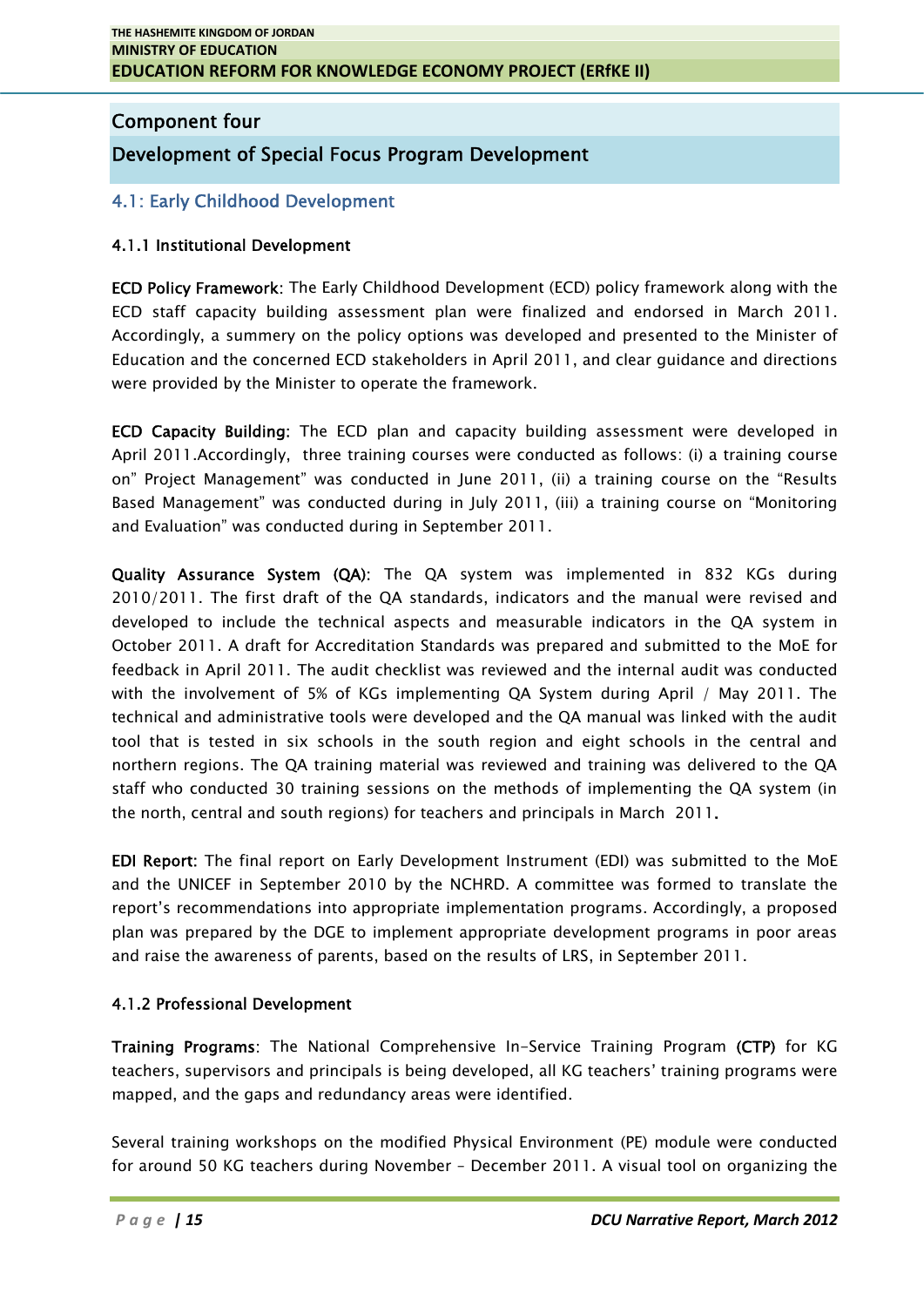classroom was developed for teachers in November 2011, PE e-module was developed and the final version was sent to the MoE for evaluation in November 2011. Eventually, the supervision tool was amended according to the supervisors' feedback and finalized in December 2011.

The MoE assigned an external consultant to conduct a participatory assessment of teachers' and principals' organization and management capacities of classroom environments, and assessed grades (1 – 3) teachers' knowledge and skills. The comprehensive assessment report was discussed with the MoE and the stakeholders, and directions were given to take its recommendations into consideration in May 2011. A training workshop was conducted for 21 nominated core training team members from the MoE central staff and ECE supervisors in March 2011. Four ECD training centers were identified by the MoE, refurbished and renovated by the ERSP/USAID funded project in May 2011.

**KG Teachers Professional Standards:** KG teachers' professional standards were developed in cooperation with the Jordanian universities and the concerned stakeholders. The MoE endorsed the standards and submitted them officially to the Ministry of Higher Education and Scientific Research in March 2011 to undertake the necessary actions and considerations.

# **4.1.3 Expansion in Quality Kindergartens**

100 KGs were identified by the MoE and renovated and furnished by USAID fund.

# **4.1.4 Parent and Community Involvement**

**Parent Involvement (PI):** Open House activity was conducted in all KGs and in 190 classrooms for grades (1-3) in 27 schools and eight directorates. 66 classrooms were mentored during the implementation of the open house activity. Training was also conducted for the new parental involvement coordinators (PICs) of 29 classrooms for (1-3) grades in October 2011.

Refresher training was conducted for the PICs of grades (1-3) to be expanded in the North and South regions in October 2011. The PI annual plan 2011/2012 was developed and endorsed in November 2011and the MoE's Better Parenting Plan / 2011 is finalized and approved. 270 training sessions were conducted for KG teachers, principals' assistants, and parents of students in (KG-grade3) during May 2011, in addition to 16 new ToT training conducted in December 2011.

# **4.2: Vocational Education**

# **4.2.1 Reformulation of the Policy Framework**

*P a g e | 16 P a g e | 16 P a g e | 16 P a g e | 16 CO P DCU Narrative Report, March* 2012 A baseline Study on " The Employers' Satisfaction with the Vocational Education Graduates" is conducted and completed in 2009. Besides, the Vocational Education Strategy for the MoE is being reviewed and the operational plan for the Strategy will be developed in line with the TVET Sector policies, and is expected to be finalized in 2012.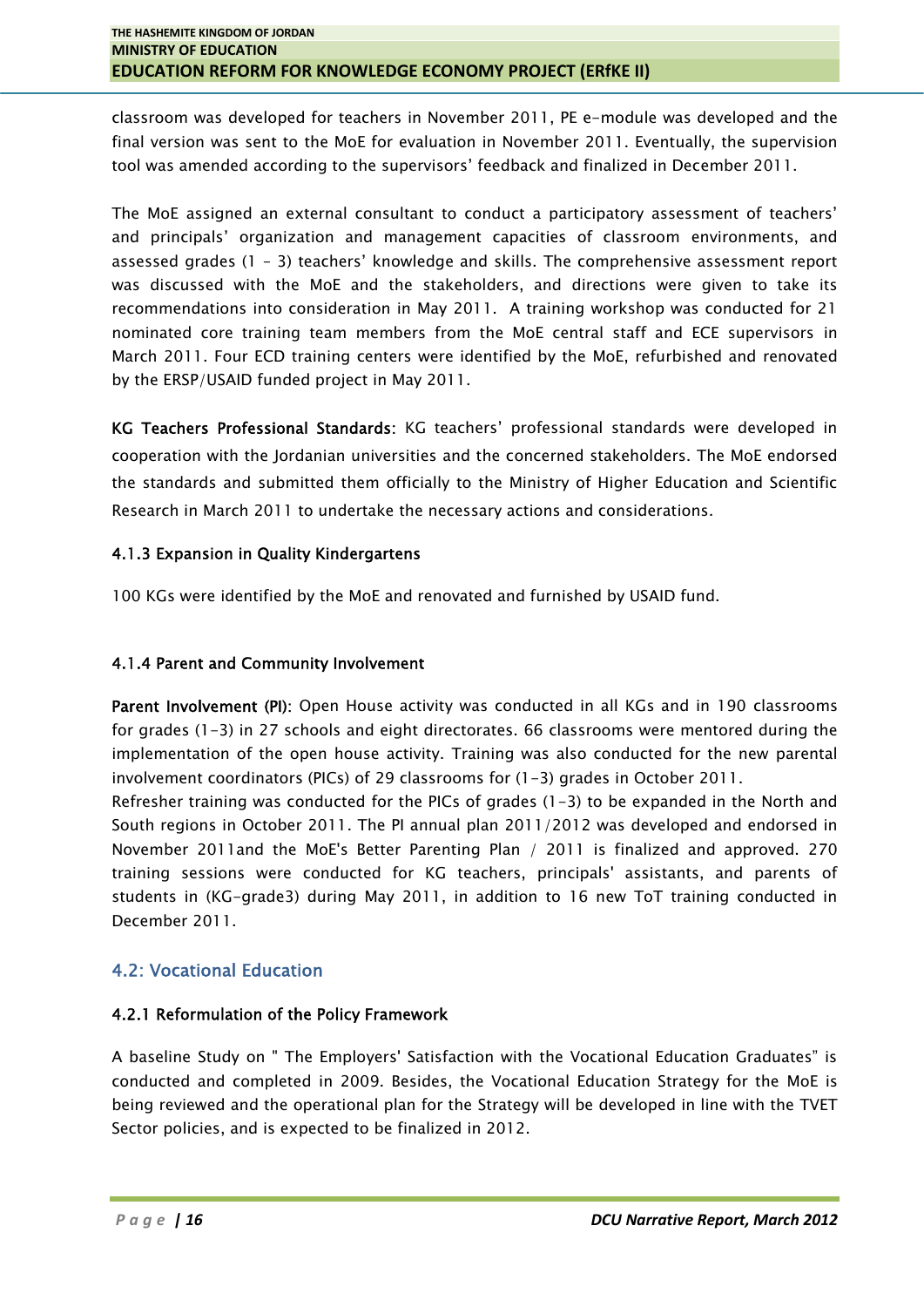#### **4.2.2 Development of Curriculum and Learning Resources**

A revision of vocational education competencies and programs, based on the labor market needs, was conducted by the MoE and supported by the European Union (EU) for the Agriculture, Home Economics, Hospitality and Tourism and Industry streams.

#### **4.2.3 Teacher Competency Profiles and Training**

A number of training courses on the labor market analysis and skills were conducted for vocational education teachers during September –October 2011.

#### **4.2.5 Facilitation of Graduate Employment**

Two workshops on capacity building were conducted for the vocational education staff on the labor market skills and on the follow-up studies for vocational education graduates during 20- February 2011 in cooperation with the UNESCO/Amman office.

#### **4.3: Special Education**

#### **4.3.1 Review and Revision of Policies, Procedures and Practices**

**Policy Framework for Special Education:** The Policy Framework for Special Education was developed in June 2010 and presented to H.E. the Minister and the stakeholders, and their directives were taken into consideration on 9th April 2011. A committee was formed to revise the Education Law and suggest modifications based on the policy report on September 2011. The committee submitted the suggested modifications to the Managing Directorate of Legal Affairs in October 2011 to take the required actions. The National Teacher Professional Standards for in- service training of Special Education teachers in both areas of exceptionality (Disabled and Gifted) was developed. These standards were refined and submitted to the Jordanian universities for feedback and a committee was formed to revise and finalize the standards based on the universities' feedback in December 2011.

#### **4.3.2 Institutional Development of Central and Field Directorates**

The Managing Directorate of Special Education was restructured in the MoE's center to include two directorates with relevant divisions, and new staff was appointed based on the needs of the new structure and functions at the central and field levels

#### **4.3.3 Quality of Learning Programs, Services and Resources**

and recommendations. The acceleration nominating conditions and criteria were modified, and<br> *P* a g e *|* 17<br> *P* a g e *|* 17<br> *P* a g e *|* 17 **Acceleration Program:** The criteria of selecting the gifted students of King Abdullah Schools and the criteria of the acceleration program were developed based on the evaluation study results and recommendations. The acceleration nominating conditions and criteria were modified, and implemented on 350 students all over the country. Brochures on the Acceleration program and King Abdullah Schools were issued.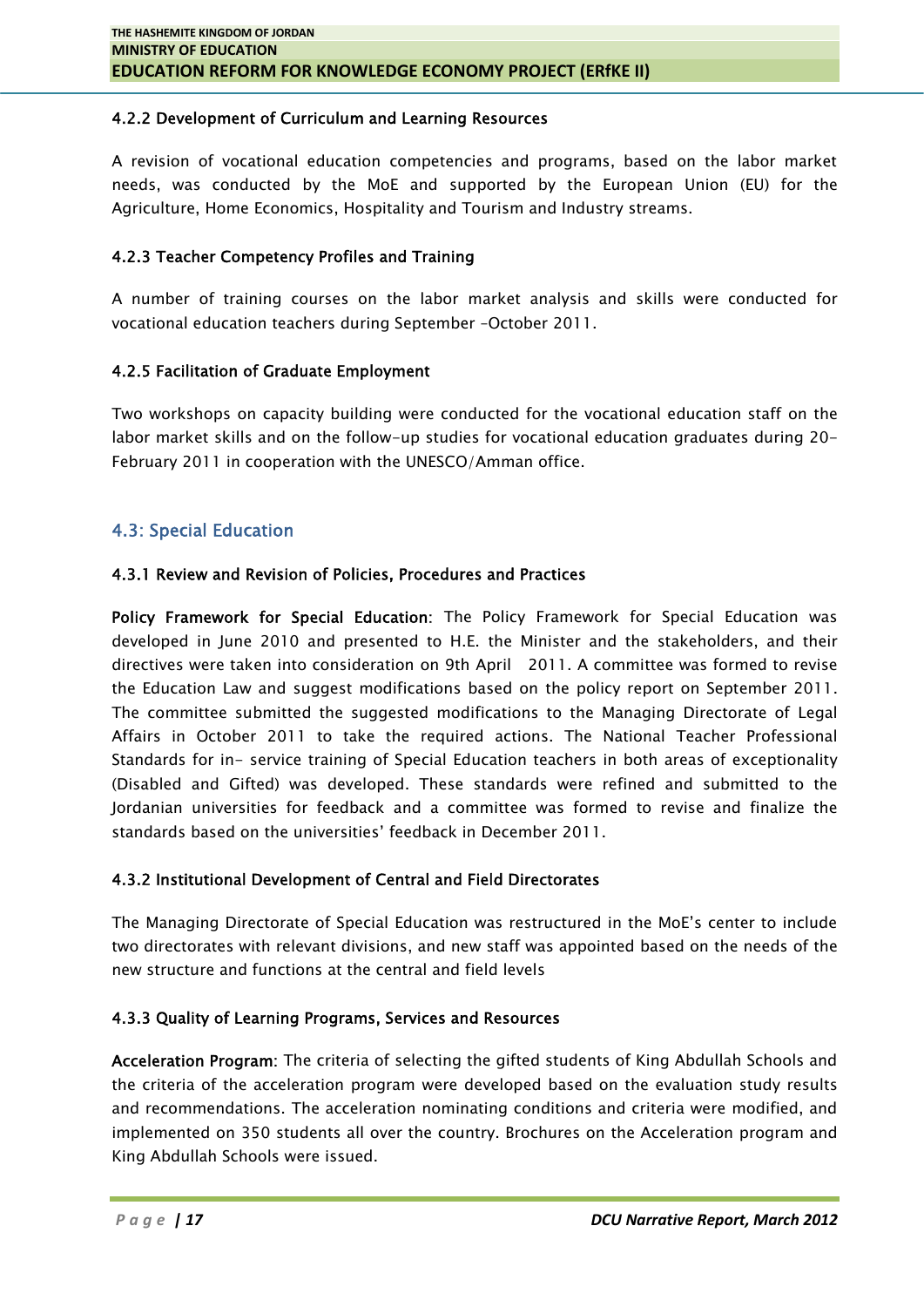**Resource Rooms:** A new speech therapy program in four resource rooms was developed and implemented and the resource rooms were provided with teaching aids and educational toys.

**Awareness Publications:** An awareness guide on special education for teachers, principals and parents is uploaded on the MoE's website. Publications on the intellectually handicapped and learning disabilities, language and vocal disorder were developed in October.2011.

**Mental Ability Tests:** These tests were conducted to detect distinguished students for King Abdullah Schools for Excellence in Zarqa, Irbid, Salt, Tafeela and Aqaba where 1500 were detected.

#### **4.3.4 Teacher Training and Professional Development**

**Teachers' Training:** 75 teachers were trained on diagnosis and evaluation of the disabled students, 21 teachers were trained in Pioneer Centers on measurement and diagnosis and the training needs for the target groups (teachers, principals, counselors …..etc) were identified. Moreover, training on the sign language for the deaf was conducted in cooperation with the Higher Council for the Affairs of Persons with Disabilities (HCD) In May 2011. 20 learning difficulties teachers were trained in July 2011, 55 KG teachers were trained on early identification using "Portage Program" and 50 teachers were trained on the sign language for the deaf in December 2011.

## **4.3.5 Construction and Renovation of Facilities and Equipment**

**Construction and facilities:** The existing resource rooms were provided with photocopiers, overhead projectors and magnetic white boards and the schools of the deaf and the blind were provided with electrical radiators. The construction of Excellence Schools in Tafeela and Ajloun was completed in April 2011.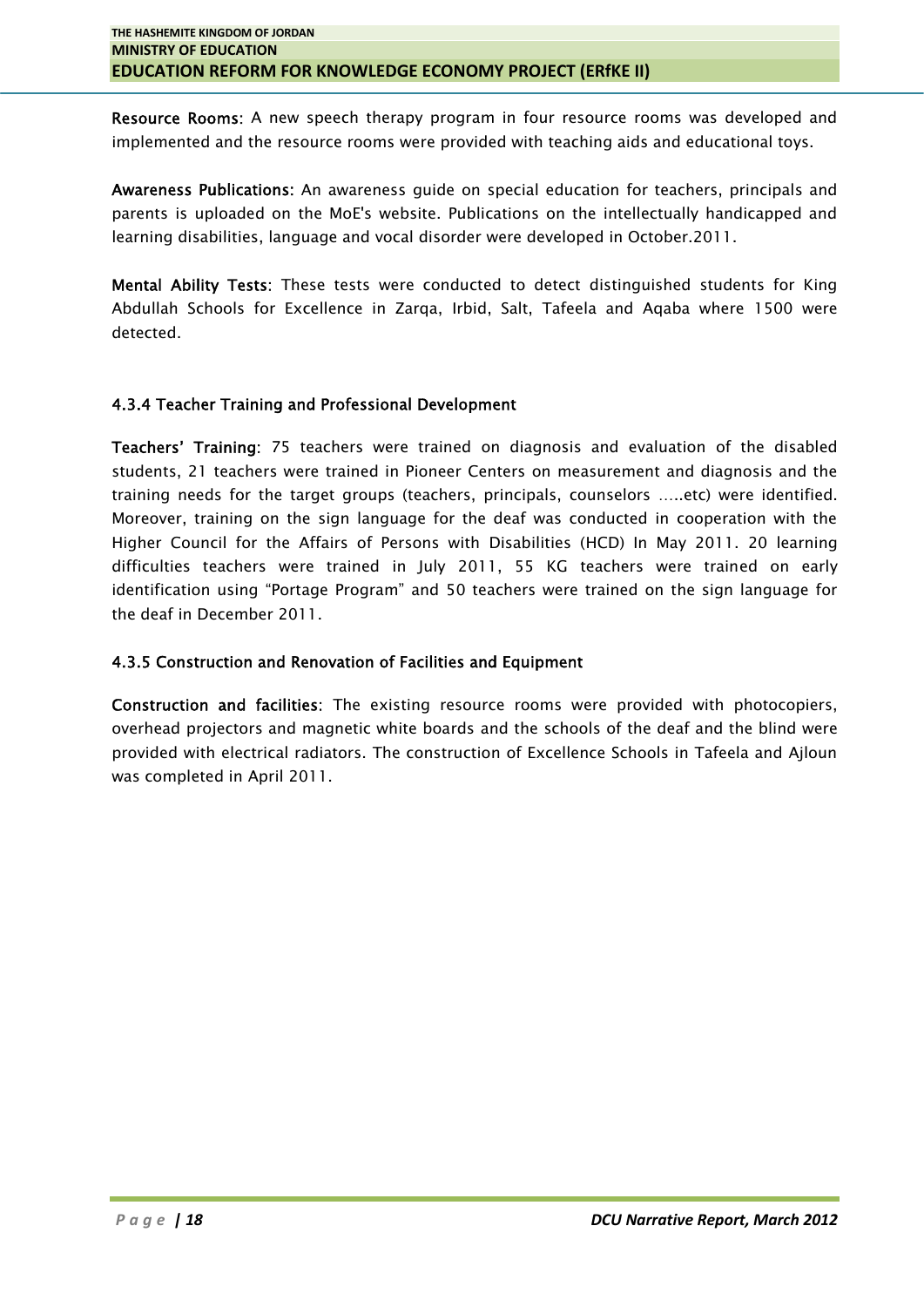# **Component Five:**

# **Improvement of Physical Learning Environments**

# **5.1 Alignment of the MoE Standards with International Design Standards and Education Reform Requirements**

The guidelines designs are developed during the preparation stage of ERfKE II and submitted to the Government Buildings Department (GBD) to be followed up in the design and construction works.

#### **5.2 Efficient Construction of New Schools and Provision of Extensions to Existing Schools**

**World Bank schools:** (20 schools): Construction works commenced for 19 schools (19 contracts) with progress percentage rated between (5%-50 %) and one school is in the final design stage. Also, the MoE identified seven new schools to be financed by the WB and requested the (GDB) to initiate the bidding process for the design.

#### **World Bank schools' Extensions: Phases I & II (Ten packages of 25 schools):**

Seven packages (17 schools) are in the implementing stage with different physical progress rating between (3%-65%). The other two packages are in the retendering process, and the final package (four schools) is in the design stage. The MoE identified the third package of extensions (14 schools) as follows:

- 1. 12 schools are in the design stage.
- 2. One package (two schools) is in the re-tendering process.

#### **USAID school construction program (28 schools+ 100 rehabilitation):**

- Phase I (Rehab 14+3 new schools), phase II (13 new schools), phase III (Rehab 19) are completed and operational.
- Phase IV: 12 new schools are under construction and expected to be completed in July/September 2012.
- Phase V (Rehab for 68 schools): Seven packages (35 schools) are awarded, and seven other packages are in the bidding process.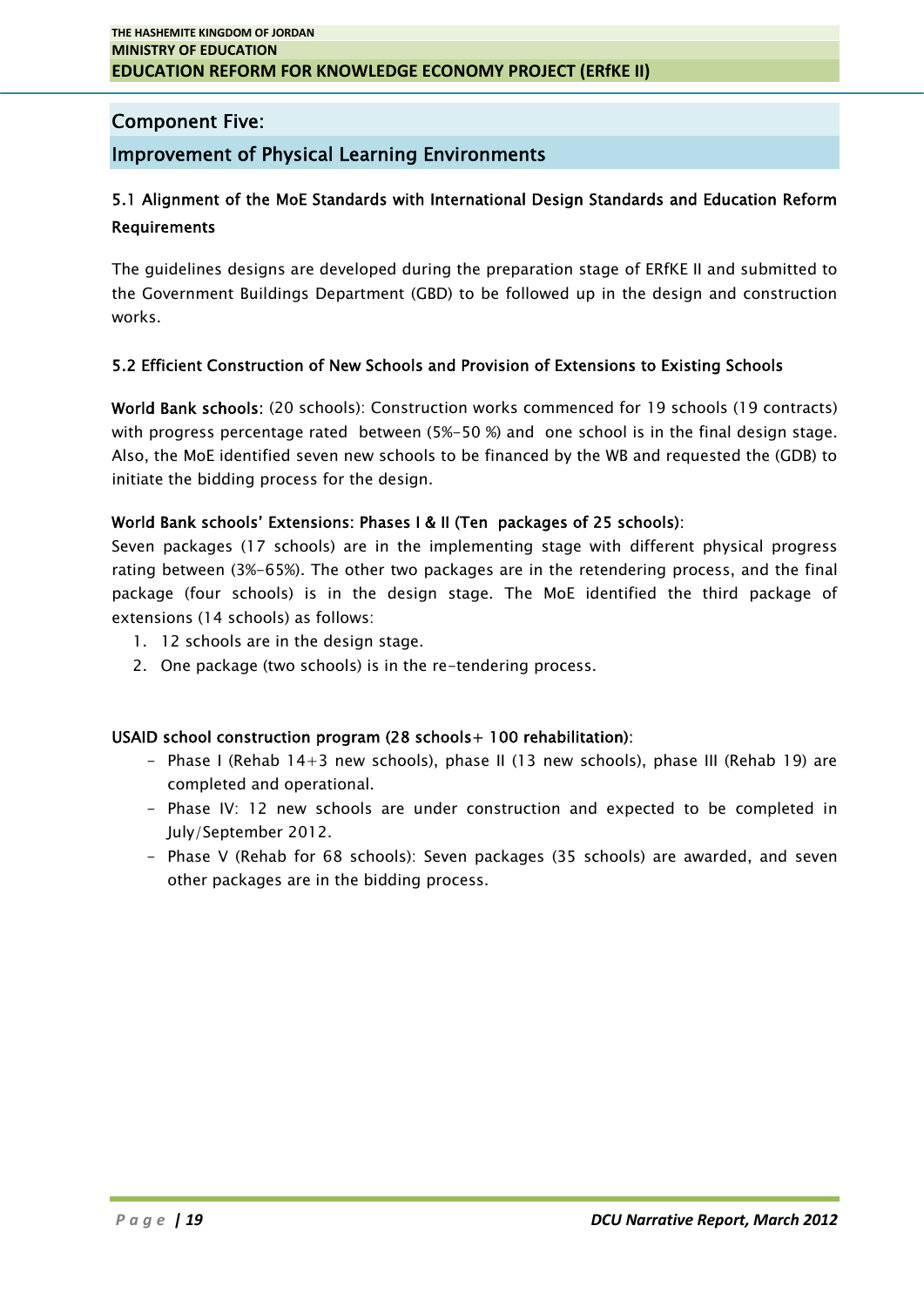| <b>Project Outcome</b>                                                                              | <b>Baseline</b>                                                                                                                                  | <b>Target</b>                | Achieved              | <b>Target</b>                                                                                                                   | Achieved                                                                                                                                                                             |                                                    | Data Collection and Reporting     |                                          | <b>Comments</b> |
|-----------------------------------------------------------------------------------------------------|--------------------------------------------------------------------------------------------------------------------------------------------------|------------------------------|-----------------------|---------------------------------------------------------------------------------------------------------------------------------|--------------------------------------------------------------------------------------------------------------------------------------------------------------------------------------|----------------------------------------------------|-----------------------------------|------------------------------------------|-----------------|
| <b>Indicators</b>                                                                                   |                                                                                                                                                  | <b>Values</b><br>2010<br>Yr1 | <b>Values</b><br>2010 | <b>Values</b><br>2011<br>Yr <sub>2</sub>                                                                                        | <b>Values</b><br>2011                                                                                                                                                                | Frequency and<br><b>Reports</b>                    | Data<br>Collection<br>Instruments | Responsibility<br>for Data<br>Collection |                 |
| 1. 1. Increase in scores<br>on national<br>assessments aligned<br>with knowledge<br>economy skills. | Grade 5<br>Math 29<br>Science 50<br>Arabic 60<br>Grade 9<br>Math 39<br>Science 46<br>Arabic 55<br>Grade 11<br>Math 29<br>Science 41<br>Arabic 61 | $\overline{\phantom{m}}$     | $\qquad \qquad -$     | An average<br>increase is<br>measured<br>from the<br>baseline<br>year of 1<br>score point<br>for Math,<br>Science and<br>Arabic | Grade 5<br>Math 26.9<br>Science<br>43.7<br>Arabic<br>38.5<br>Grade 9<br>Math 33.3<br>Science<br>36.3<br>Arabic<br>39.9<br>Grade 11<br>Math 22.8<br>Science<br>28.2<br>Arabic<br>45.8 | Yr 2 and Yr<br>4 and Yr 6<br>(NAfKE test<br>years) | <b>NAfKE</b>                      | <b>NCHRD</b>                             |                 |

# **Assessments Project Outcome Indicators:**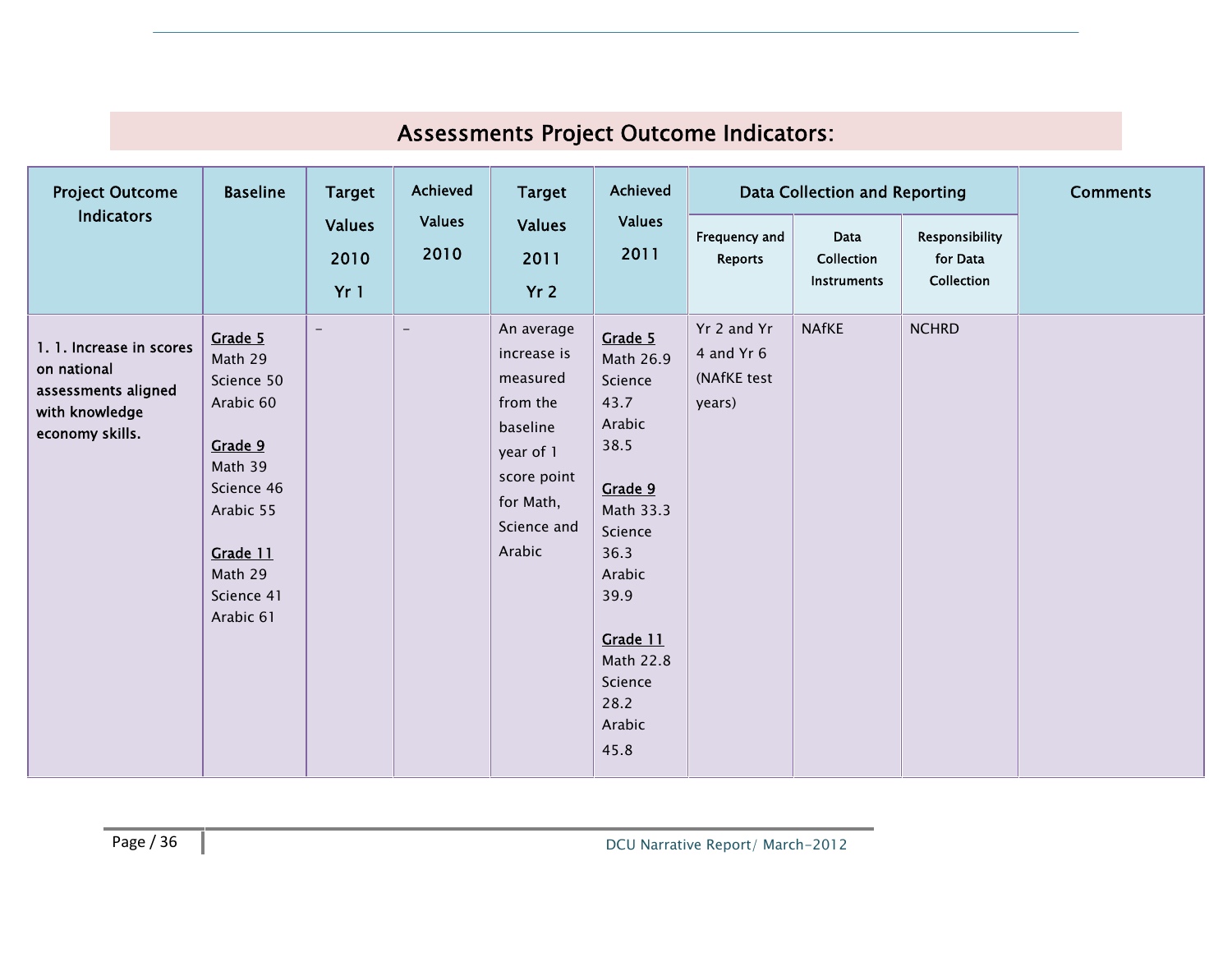| 2. Erollment rates:<br>maintain current high<br>net enrollment rates<br>Basic Cycle, and<br>increase NER in<br><b>Secondary Cycle</b> | Basic cycle 1<br>$(1 - 10)$<br>97.6%<br>Sec. cycle<br>61.5%                         | 97.8%<br>61.6% | 96.88%<br>60.40% | 98.0%<br>618% | 97.8%<br>75.80% | Annual                                  | <b>EMIS</b>                         | Directorate of<br>Educational<br>Research and<br>Planning/<br>(DEPR)                   | Source for the baseline<br>year and 2010 is the<br>statistical MoE reports<br>Source for 2011is EMIS.     |
|---------------------------------------------------------------------------------------------------------------------------------------|-------------------------------------------------------------------------------------|----------------|------------------|---------------|-----------------|-----------------------------------------|-------------------------------------|----------------------------------------------------------------------------------------|-----------------------------------------------------------------------------------------------------------|
| Intermediate Outcome Indicators                                                                                                       |                                                                                     |                |                  |               |                 |                                         |                                     |                                                                                        |                                                                                                           |
| 1. Establishment of a National School-based Development System                                                                        |                                                                                     |                |                  |               |                 |                                         |                                     |                                                                                        |                                                                                                           |
| 1.1 Development and<br>implementation of<br>enabling policies,<br>guidelines, and<br>procedures.                                      | Nil                                                                                 | <b>Draft</b>   | <b>Draft</b>     | Final         |                 | Annual (first<br>2 yrs)                 | <b>DCU</b><br>Progress<br>Reports   | DTQS/ School<br>and<br><b>Directorate</b><br>Development<br>Planning and<br>Monitoring | Model, training<br>materials, and<br>manuals etc are<br>developed.                                        |
| 1.2<br>Number/percentage of<br>schools that are<br>implementing<br>improvement plans.                                                 | $*$ Nil                                                                             | Nil            | $\equiv$         | 207<br>28%    | 233<br>31,5%    | Annual                                  | <b>ERfKE</b><br>Progress<br>reports | <b>DTQS</b>                                                                            | Model, training<br>materials, and<br>manuals etc are<br>developed                                         |
| * Excluding the 6 Directorates piloted under SJE Project                                                                              |                                                                                     |                |                  |               |                 |                                         |                                     |                                                                                        |                                                                                                           |
| single School<br>1.3<br>$\mathsf{A}$<br>Evaluation<br>Instrument,<br><b>ERfKE</b><br>focused<br>on<br>agreed and<br>outcomes,         | Nil                                                                                 | <b>Draft</b>   | Draft            | Final         | $\rightarrow$   | Annual (first<br>2 yrs)                 | <b>DCU</b><br>Progress<br>reports   | DTQS/ School<br>and<br>Directorate<br>Development<br>Planning and                      | Instrument for school<br>and directorates is<br>developed<br>and is currently used for<br>self evaluation |
| $P \alpha \theta e$   21                                                                                                              | The baseline for the enrollment rates based on the EMIS data for the year 2007/2008 |                |                  |               |                 | <b>DCU Narrative Report, March 2012</b> |                                     |                                                                                        |                                                                                                           |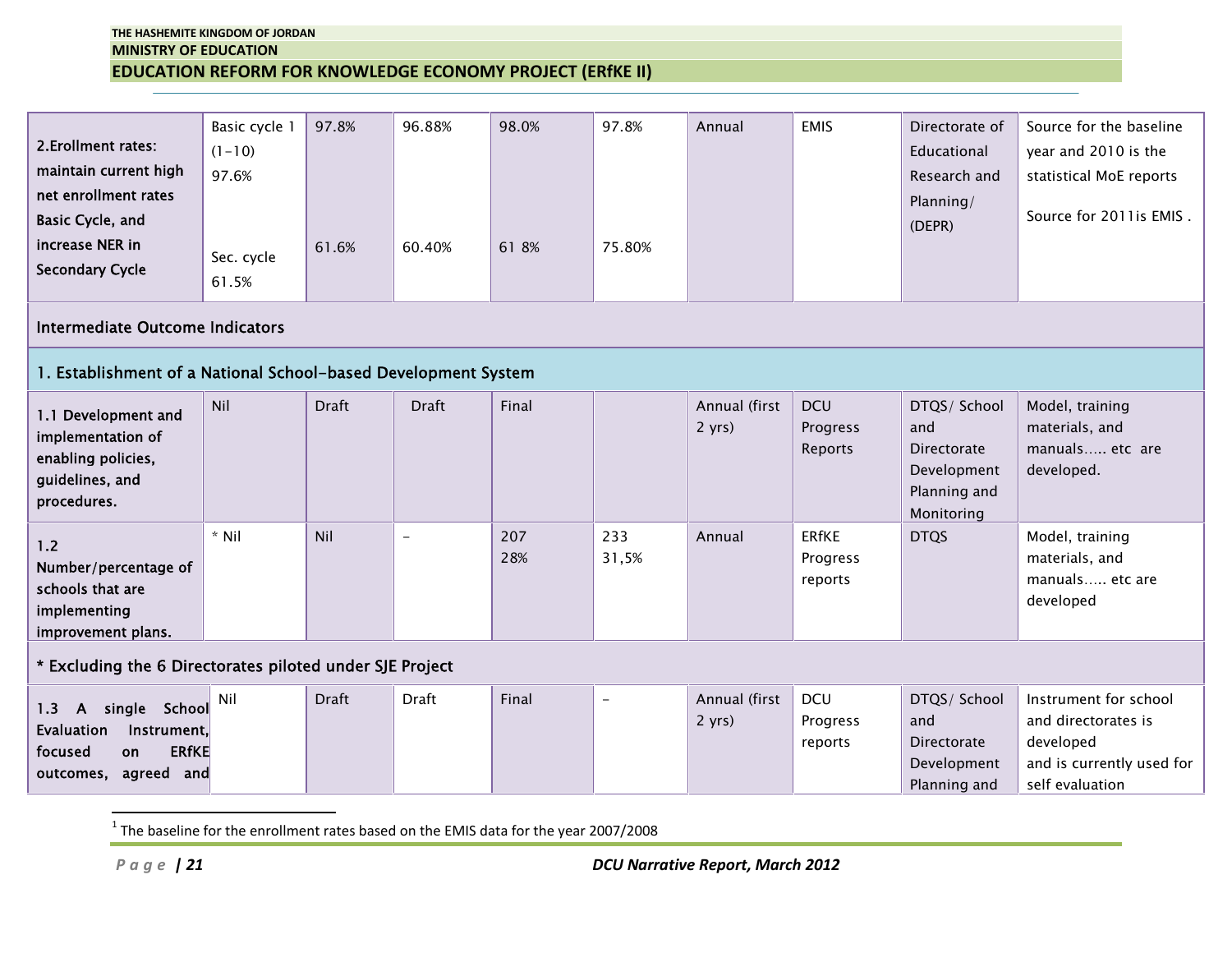| being used for school<br>self-evaluation and for<br>public and professional<br>accountability.                                                                                                                                  |     |                |                          |                          |                          |                                                         |                                   | Monitoring              |                                                                            |
|---------------------------------------------------------------------------------------------------------------------------------------------------------------------------------------------------------------------------------|-----|----------------|--------------------------|--------------------------|--------------------------|---------------------------------------------------------|-----------------------------------|-------------------------|----------------------------------------------------------------------------|
| 1.4 Stakeholder views<br>on extent to which<br>decision-making<br>authority<br>and<br>associated<br>resources<br>are being allocated and<br>utilized<br>enable<br>to<br>implementation<br>of<br>school<br>improvement<br>plans. | Nil | $\equiv$       | $\overline{\phantom{0}}$ | $\overline{\phantom{0}}$ | $\equiv$                 | Survey is<br>conducted<br>mid-term &<br>$Yr$ 6          | Survey of<br>stakeholder<br>views | Division of<br>M&E/DEPR | Not required at this<br>stage and will be<br>reviewed at midterm<br>stage. |
| 1.5 Stakeholder views<br>extent to<br>which<br>on<br>for<br>mechanisms<br>professional and public<br>accountability, linked to<br>the school improvement<br>cycle,<br>have<br>been<br>established and<br>are<br>functioning.    | Nil | $\overline{a}$ | $\equiv$                 | $\equiv$                 | $\overline{a}$           | Survey is<br>conducted<br>mid-term &<br>$Yr$ 6          | Survey of<br>stakeholder<br>views | Division of<br>M&E/DEPR | Not required at this<br>stage and will be<br>reviewed at midterm<br>stage. |
| 1.6 School principals'<br>and teachers' views on<br>quality of field<br>directorate and central<br>administration support<br>toward achievement of<br>school development<br>plans.                                              | Nil | $\equiv$       | $\equiv$                 | $=$                      | $\overline{\phantom{0}}$ | Survey is<br>conducted<br>mid-term &<br>Yr <sub>5</sub> | Survey of<br>stakeholder<br>views | Division of<br>M&E/DEPR | Required at midterm<br>stage.                                              |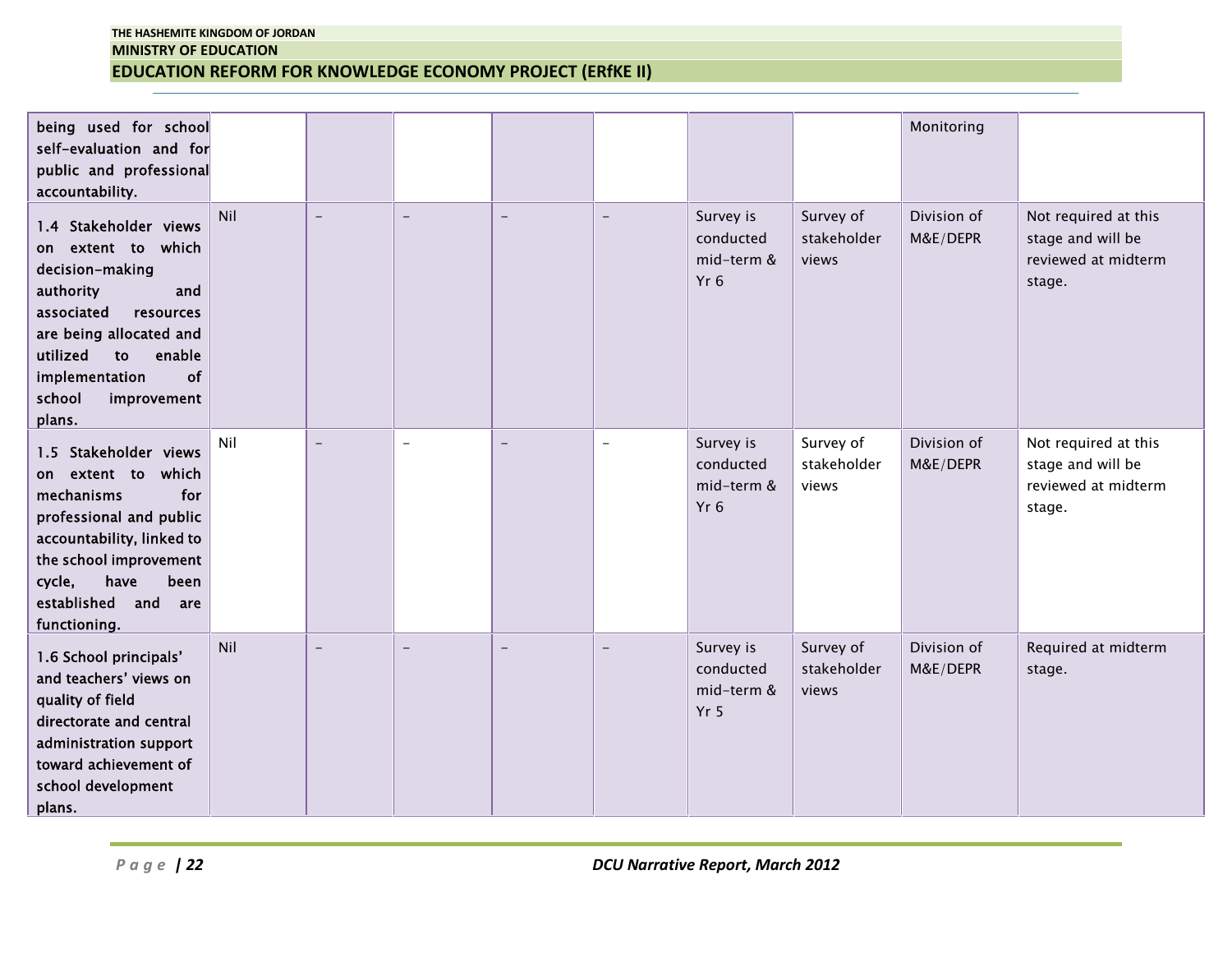| 1.7 External<br>stakeholder assessment<br>of graduate knowledge<br>economy skills                                                                                                                                 | Nil                                                |                                |                                   |                                 |                   | Survey is<br>conducted<br>mid-term &<br>Yr <sub>6</sub> | Survey of<br>stakeholder<br>views | Division of<br>M&E/DEPR                                                         | Required at midterm<br>stage.                                                                                                                                  |  |  |  |
|-------------------------------------------------------------------------------------------------------------------------------------------------------------------------------------------------------------------|----------------------------------------------------|--------------------------------|-----------------------------------|---------------------------------|-------------------|---------------------------------------------------------|-----------------------------------|---------------------------------------------------------------------------------|----------------------------------------------------------------------------------------------------------------------------------------------------------------|--|--|--|
|                                                                                                                                                                                                                   | 2. Policy, Planning and Organizational Development |                                |                                   |                                 |                   |                                                         |                                   |                                                                                 |                                                                                                                                                                |  |  |  |
| 2.1 Review and<br>realignment of<br>mandate and<br>responsibilities of MoE<br>organizational<br>structures relevant to<br>the school                                                                              | Nil                                                | The review<br>is.<br>completed | Initial<br>review is<br>completed | $\overline{\phantom{m}}$        | $\qquad \qquad -$ | Year 1, Year<br>$6\phantom{1}$                          | <b>MoE Reports</b>                | Human<br>Resources<br>Directorate(<br>DHR)                                      | The initial assessment is<br>conducted. Review of<br>the organizational<br>structures of the MoE at<br>the central, field and<br>school level is<br>conducted. |  |  |  |
| improvement process.<br>2.2 Number/<br>percentage of non-<br>school staff<br>participating in<br>ongoing professional<br>development programs<br>to support the delivery<br>of the school<br>improvement program. | Nil                                                | 100                            | <b>NIL</b>                        | $\overline{\phantom{0}}$<br>200 | <b>NA</b>         | Annual                                                  | <b>MoE Progress</b><br>reports    | <b>DTQS</b>                                                                     |                                                                                                                                                                |  |  |  |
| * This includes the directorates' staff only                                                                                                                                                                      |                                                    |                                |                                   |                                 |                   |                                                         |                                   |                                                                                 |                                                                                                                                                                |  |  |  |
| 2.3 Review and<br>development of<br>mechanisms for<br>professional and<br>public accountability.                                                                                                                  | Nil                                                | Review<br>completed            | $\overline{\phantom{a}}$          | Mechanism<br>s.<br>developed    |                   | Annual                                                  | <b>MoE Reports</b>                | DTQS/ School<br>and<br>Directorate<br>Development<br>Planning and<br>Monitoring | The review is not<br>completed and not<br>implemented yet, and<br>will be undertaken<br>under SDIP project.                                                    |  |  |  |
| $P \alpha \theta e$   23                                                                                                                                                                                          |                                                    |                                |                                   |                                 |                   | <b>DCU Narrative Report, March 2012</b>                 |                                   |                                                                                 |                                                                                                                                                                |  |  |  |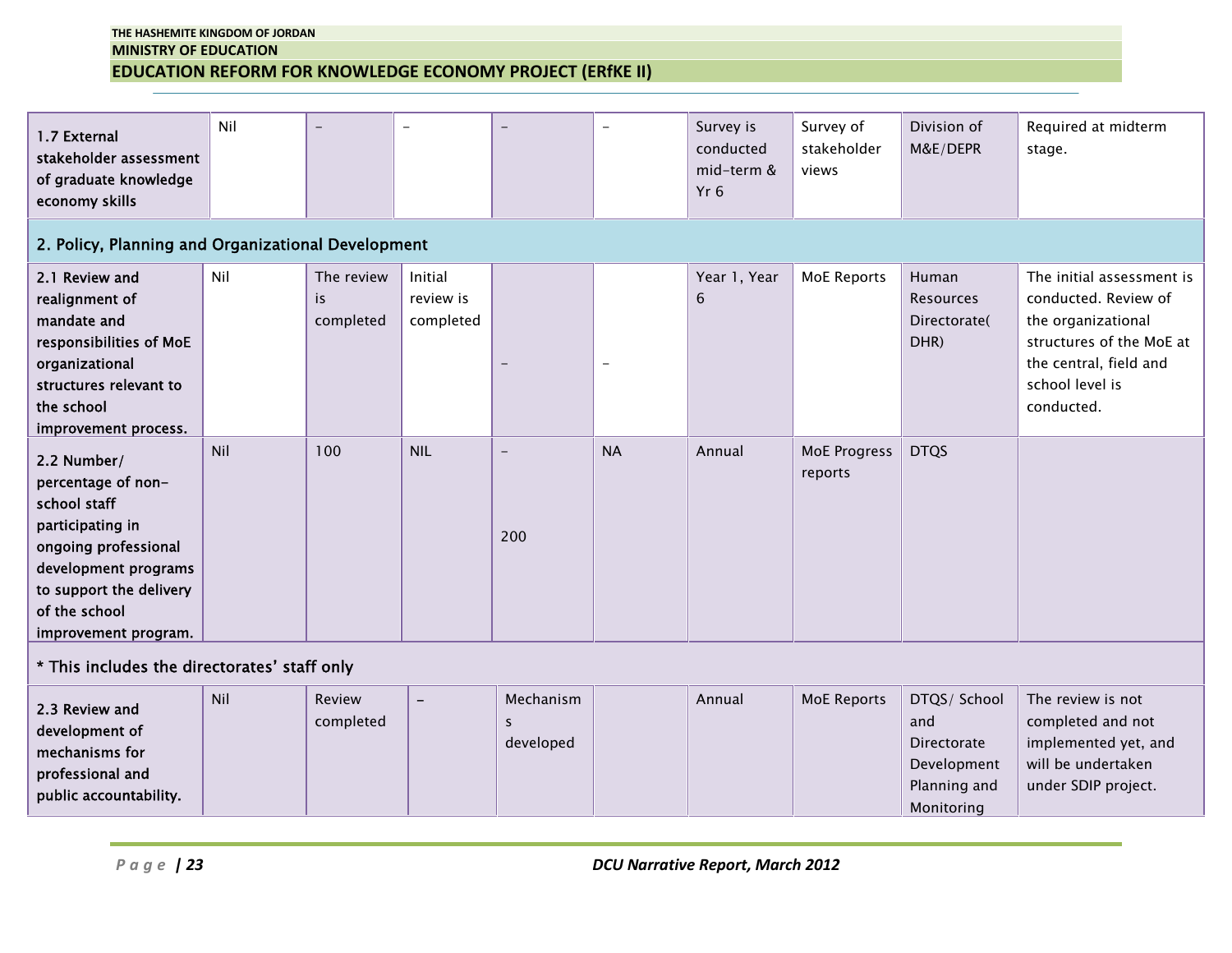| Nil<br><b>NCHRD &amp;</b><br>Mid-term &<br>NCHRD/M&E<br>Required at the midterm<br>$\rightarrow$<br>L<br>2.4 Stakeholder<br>Year 6<br>MoE<br>Advisory<br>stage<br>perception on extent<br>Committee<br>to implemented<br>studies which are<br>responsive to the M&E<br>framework and the<br>approved<br>implementation plan.<br>Nil<br>Survey of<br>NCHRD/M&E<br>Required at the midterm<br>Survey<br>$\overline{\phantom{0}}$<br>$\overline{\phantom{0}}$<br>$\equiv$<br>$\equiv$<br>2.5 Stakeholder<br>conducted<br>stakeholder<br>Advisory<br>stage<br>perceptions of<br>mid-term &<br>Committee<br>views<br>relevance of M&E<br>Yr 6<br>reports for informing<br>policy and planning.<br>12<br>12<br>12<br>10<br><b>Yrs 1, 3 and</b><br>Directorate of<br>An upgrade contract is<br>External<br>2.6 Extent to which<br>indicators<br>indicators<br>Indicators<br>Indicators<br>being negotiated with<br>Educational<br>6<br>assessment<br>SIS/EMIS is producing<br>of EMIS<br>the developer to<br>Research and<br>data for continuous<br>Planning /<br>improve EMIS<br>monitoring of the 31<br>(DERP)<br>key performance<br>indicators.<br>3. Teaching and Learning Resource Development<br>Policies<br>Policies<br>Policies<br>Yrs 1, 3 and<br>MoE Report<br>DTQS/DEPR<br>Policy Framework for<br>3.1 Teacher policies<br>Nil<br>identified<br>identified<br>identified<br>Professional Development<br>revised to support<br>6<br>application of national<br>is approved in March<br>2011by HE the Minister,<br>teacher standards<br>and submitted to the<br>Educational Board on 21st<br>July , 2011<br>Page $ 24$<br><b>DCU Narrative Report, March 2012</b> |  |  |  |  |  |  |  |  |  |  |  |  |
|---------------------------------------------------------------------------------------------------------------------------------------------------------------------------------------------------------------------------------------------------------------------------------------------------------------------------------------------------------------------------------------------------------------------------------------------------------------------------------------------------------------------------------------------------------------------------------------------------------------------------------------------------------------------------------------------------------------------------------------------------------------------------------------------------------------------------------------------------------------------------------------------------------------------------------------------------------------------------------------------------------------------------------------------------------------------------------------------------------------------------------------------------------------------------------------------------------------------------------------------------------------------------------------------------------------------------------------------------------------------------------------------------------------------------------------------------------------------------------------------------------------------------------------------------------------------------------------------------------------------------------------------------------------------|--|--|--|--|--|--|--|--|--|--|--|--|
|                                                                                                                                                                                                                                                                                                                                                                                                                                                                                                                                                                                                                                                                                                                                                                                                                                                                                                                                                                                                                                                                                                                                                                                                                                                                                                                                                                                                                                                                                                                                                                                                                                                                     |  |  |  |  |  |  |  |  |  |  |  |  |
|                                                                                                                                                                                                                                                                                                                                                                                                                                                                                                                                                                                                                                                                                                                                                                                                                                                                                                                                                                                                                                                                                                                                                                                                                                                                                                                                                                                                                                                                                                                                                                                                                                                                     |  |  |  |  |  |  |  |  |  |  |  |  |
|                                                                                                                                                                                                                                                                                                                                                                                                                                                                                                                                                                                                                                                                                                                                                                                                                                                                                                                                                                                                                                                                                                                                                                                                                                                                                                                                                                                                                                                                                                                                                                                                                                                                     |  |  |  |  |  |  |  |  |  |  |  |  |
|                                                                                                                                                                                                                                                                                                                                                                                                                                                                                                                                                                                                                                                                                                                                                                                                                                                                                                                                                                                                                                                                                                                                                                                                                                                                                                                                                                                                                                                                                                                                                                                                                                                                     |  |  |  |  |  |  |  |  |  |  |  |  |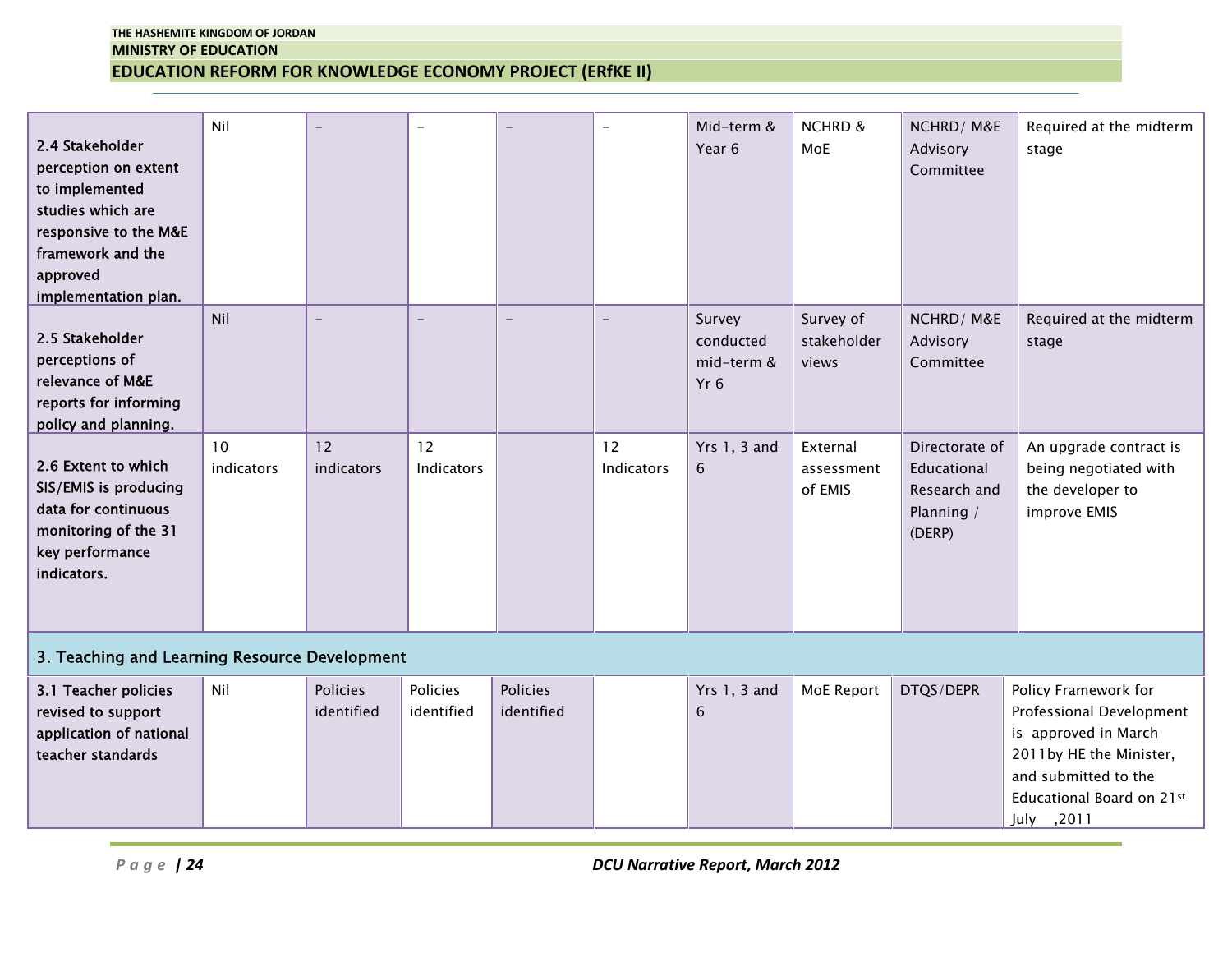| 3.2 Number/<br>percentage of newly<br>appointed teachers<br>completing post-<br>recruitment initial<br>training in ETC.                  | Nil | 6%                                                                    | 5.9%                     | 30%                                                                        | 16.7%    | Annual                                  | MoE<br>Reports | DTQS/ETC                                              | 690 out of 4116 newly<br>appointed teachers were<br>trained on part of the<br>induction Program (16.7%)<br>presented by USAID/ERSP<br>project By end of October<br>2011                                                                                                                                       |
|------------------------------------------------------------------------------------------------------------------------------------------|-----|-----------------------------------------------------------------------|--------------------------|----------------------------------------------------------------------------|----------|-----------------------------------------|----------------|-------------------------------------------------------|---------------------------------------------------------------------------------------------------------------------------------------------------------------------------------------------------------------------------------------------------------------------------------------------------------------|
| 3.3 Number/<br>percentage of new<br>teachers appointed<br>using a competency-<br>based model.                                            | Nil | 6 %                                                                   | 5.9%                     | 30%                                                                        | 16.7%    | Annual                                  | MoE<br>Reports | DTQS/ETC                                              | 690 out of 4116 newly<br>appointed teachers were<br>trained on part of the<br>induction Program (16.7%)<br>presented by USAID/ERSP<br>project. by end of October<br>2011                                                                                                                                      |
| 3.4 Number/<br>percentage of subjects<br>by grade reviewed and<br>fine-tuned to ensure<br>alignment with<br>knowledge economy<br>skills. | Nil | General<br>framework<br>$kg-12$ is<br>reviewed<br>and fine-<br>tuned. | Nil                      | All subjects<br>for grades<br>$1-3$ are<br>reviewed<br>and Fine-<br>turned |          | <b>Yrs 1, 3 and</b><br>5                | MoE<br>Reports | <b>DCT</b>                                            | Reviewing General<br>framework for curricula<br>and evaluation is<br>completed but not<br>approved yet.<br>General framework for<br>subjects /grades will be<br>reviewed after the<br>approval and<br>endorsement of General<br>Framework for Curricula<br>and Evaluation by the<br><b>Planning Committee</b> |
| 3.5 Tawjihi<br>examinations reviewed<br>and arrangements put<br>in place for<br>harmonization with<br>the goals of the ERfKE             | Nil | $\overline{\phantom{0}}$                                              | $\overline{\phantom{a}}$ | $\equiv$                                                                   | $\equiv$ | Midterm and<br>Yr <sub>6</sub>          | MoE reports    | Directorate of<br>Examination<br>and Testing<br>(DET) | Tawjihi reviewing<br>scenarios and options are<br>currently under the<br>reviewing and discussion<br>process.                                                                                                                                                                                                 |
| $P \alpha \theta e$   25                                                                                                                 |     |                                                                       |                          |                                                                            |          | <b>DCU Narrative Report, March 2012</b> |                |                                                       |                                                                                                                                                                                                                                                                                                               |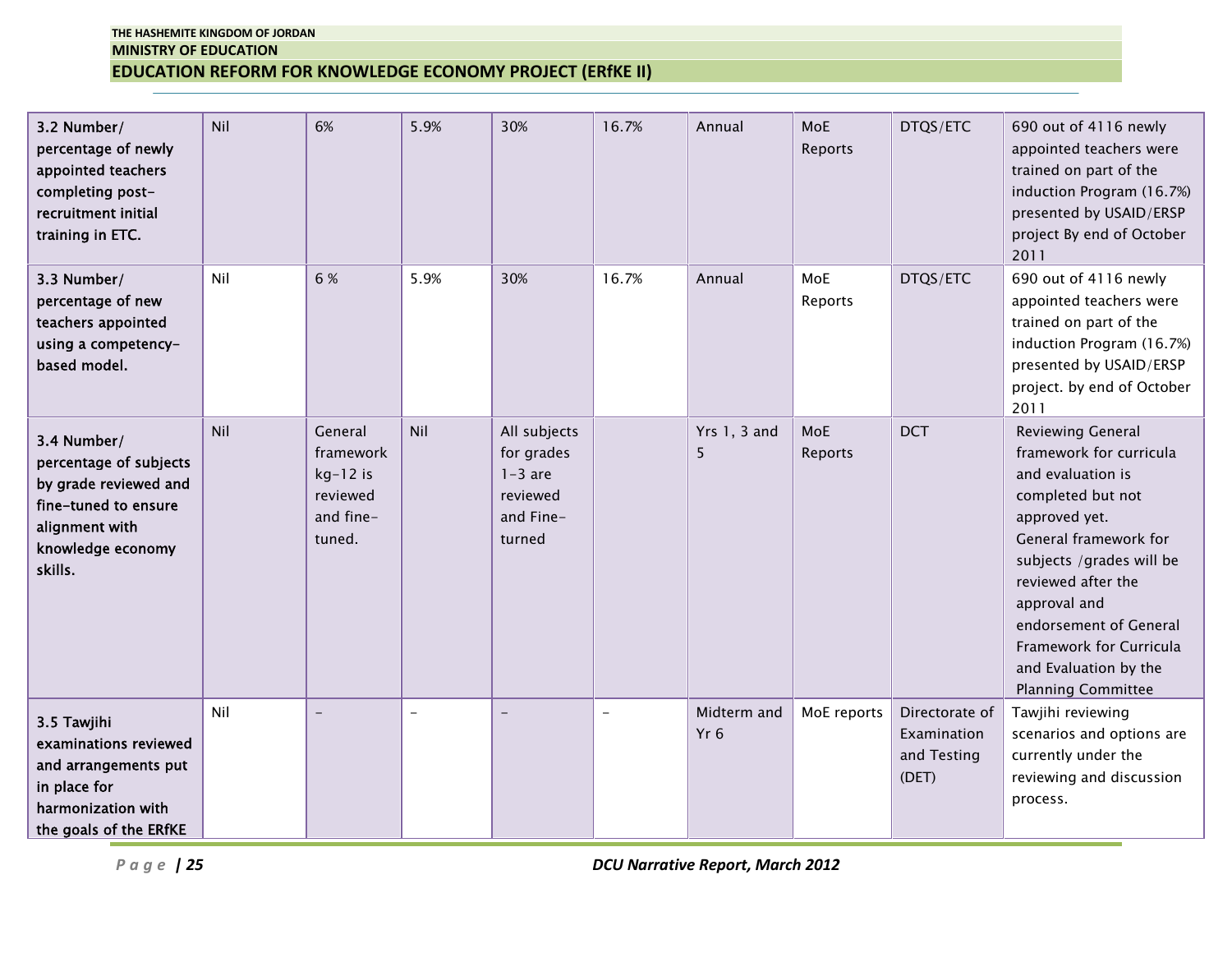| curriculum                                                                                                                                                                                                         |                                                                       |                |                          |                                               |                          |                                         |                                      |                                                                    |                                                                                                                                                                                                                                             |
|--------------------------------------------------------------------------------------------------------------------------------------------------------------------------------------------------------------------|-----------------------------------------------------------------------|----------------|--------------------------|-----------------------------------------------|--------------------------|-----------------------------------------|--------------------------------------|--------------------------------------------------------------------|---------------------------------------------------------------------------------------------------------------------------------------------------------------------------------------------------------------------------------------------|
| 3.6 Extent of<br>e-Learning/ICT<br>utilization in the<br>teaching and learning<br>process (by subject,<br>grade) as revealed by<br>nationally<br>representative<br>classroom observation<br>studies.               | Percentage<br>of<br>classroom<br>usage of ICT<br>in average is<br>67% | $\equiv$       | $\equiv$                 | $\overline{\phantom{0}}$                      | $\overline{\phantom{a}}$ | Midterm and<br>Yr 5                     | Classroom<br>Observatio<br>n Studies | As identified<br>in the M&E<br>framework                           | First figures from the<br>National ICT survey results<br>indicates that around 32%<br>of teachers are using the<br>E-materials on the<br>E-learning platform and<br>around 70% from all<br>schools are using the E-<br>materials<br>year 3) |
| 3.7 Number/<br>percentage of schools/<br>classrooms meeting<br>basic standards for<br>learning tools and<br>resources.                                                                                             | <b>TBD</b>                                                            | $\equiv$       | $\overline{a}$           | $-$                                           |                          | Annual                                  | <b>EMIS</b>                          | Directorate of<br>Educational<br>Research and<br>Planning<br>/EMIS | Baseline is not determined<br>yet                                                                                                                                                                                                           |
| 3.7 The content and<br>design of NAfKE is<br>reviewed for overall<br>technical soundness<br>and alignment with the<br><b>ERfKE</b> curriculum, and<br>arrangements put in<br>place for any<br>necessary revisions. | None                                                                  | $\overline{a}$ | $\overline{\phantom{0}}$ | Review<br>completed,<br>revisions in<br>place |                          | Mid-term                                | Study<br>commission<br>ed            | <b>NCHRD</b>                                                       | NCHRD reviewed and<br>refined the tool.                                                                                                                                                                                                     |
| $P$ age   26                                                                                                                                                                                                       |                                                                       |                |                          |                                               |                          | <b>DCU Narrative Report, March 2012</b> |                                      |                                                                    |                                                                                                                                                                                                                                             |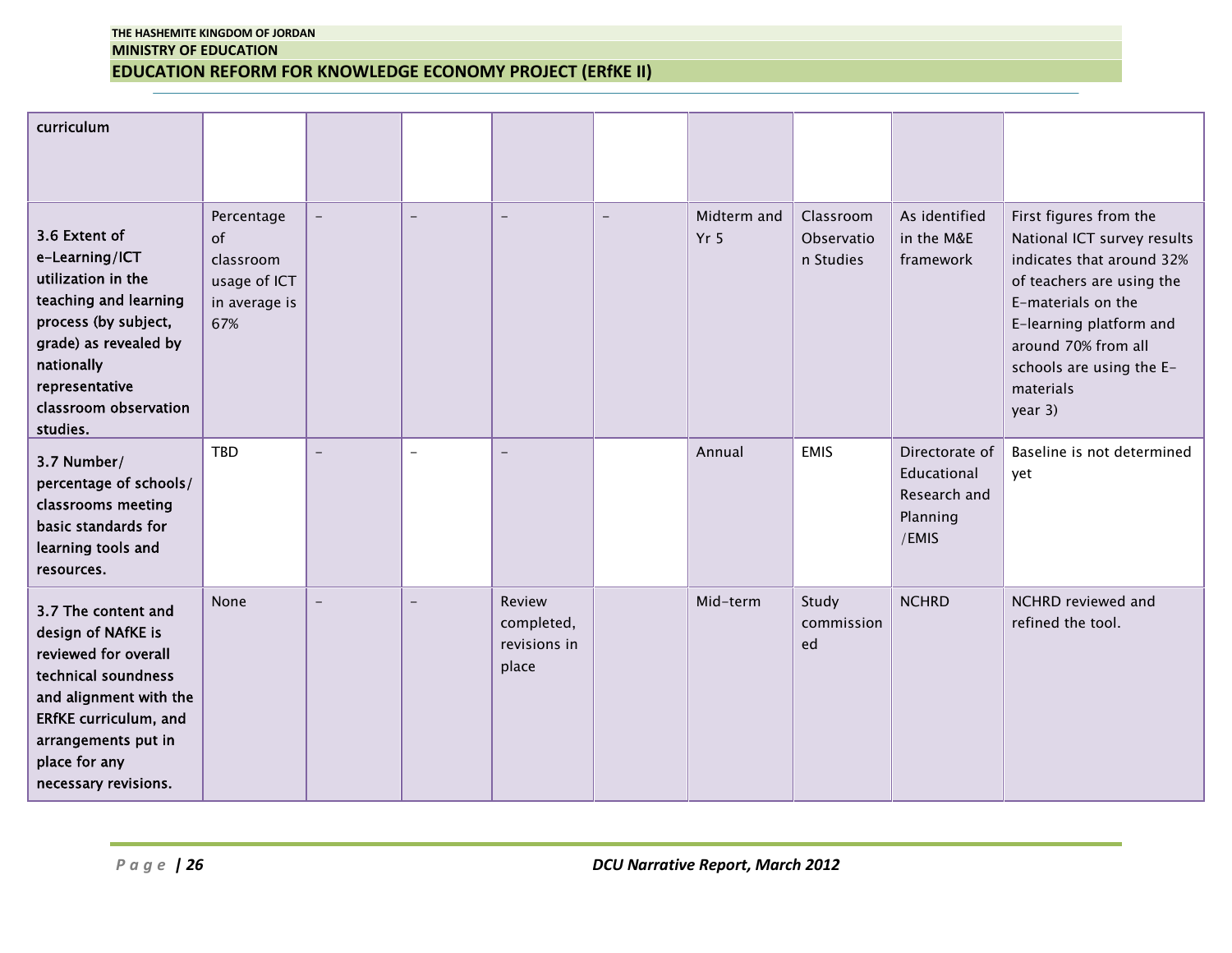**4. Early Childhood Education**

| 4.1 Number/<br>percentage of eligible<br>children enrolled in<br>KG2 in the all<br>authorities.                                                                                                                  | 51.8% | 54%  | 56%   | 55%  | 56.9% | Annual                                  | <b>EMIS</b>        | Directorate of<br>Educational<br>Research and<br>Planning<br>/EMIS | GER is used as an<br>indicator of the<br>expansion and coverage<br>of KG services. Children<br>population in KG2<br>age=138987<br>Children enrolled in<br>$KG2 = 9125$<br>GER: 56.9%<br>(October<br>2011)                                                       |
|------------------------------------------------------------------------------------------------------------------------------------------------------------------------------------------------------------------|-------|------|-------|------|-------|-----------------------------------------|--------------------|--------------------------------------------------------------------|-----------------------------------------------------------------------------------------------------------------------------------------------------------------------------------------------------------------------------------------------------------------|
| 4.2 Number/<br>percentage of KG<br>teachers/supervisors<br>successfully<br>completing prescribed<br>training program for<br>early childhood<br>education. (National<br>Curricula/Working<br>with young children) | 93%   | 94%  | 94.2% | 96%  |       | Annual                                  | <b>MoE Reports</b> | <b>DTQS</b>                                                        | Trained teachers&<br>supervisors:180<br>Teachers who weren't<br>trained previously $(58) +$<br>newly appointed<br>teachers (133) up to<br>May 2011).<br>Value of this indicator<br>will be available by the<br>end of the year.                                 |
| 4.3 Number/<br>percentage of parents<br>of KG students<br>enrolled in volunteer<br>programs.                                                                                                                     | 2000  | 2200 | 5000  | 2800 |       | Annual                                  | <b>MoE Reports</b> | Directorate of<br>General<br>Education<br>(DGE)                    | More than the expected<br>number of parents<br>expressed their wish to<br>participate due to<br>raising awareness<br>during open days<br>activities.<br>The expansion in the<br>project covered all KGs.<br>Value of this indicator<br>will be available by the |
| $P \, \alpha \, g \, e$   27                                                                                                                                                                                     |       |      |       |      |       | <b>DCU Narrative Report, March 2012</b> |                    |                                                                    |                                                                                                                                                                                                                                                                 |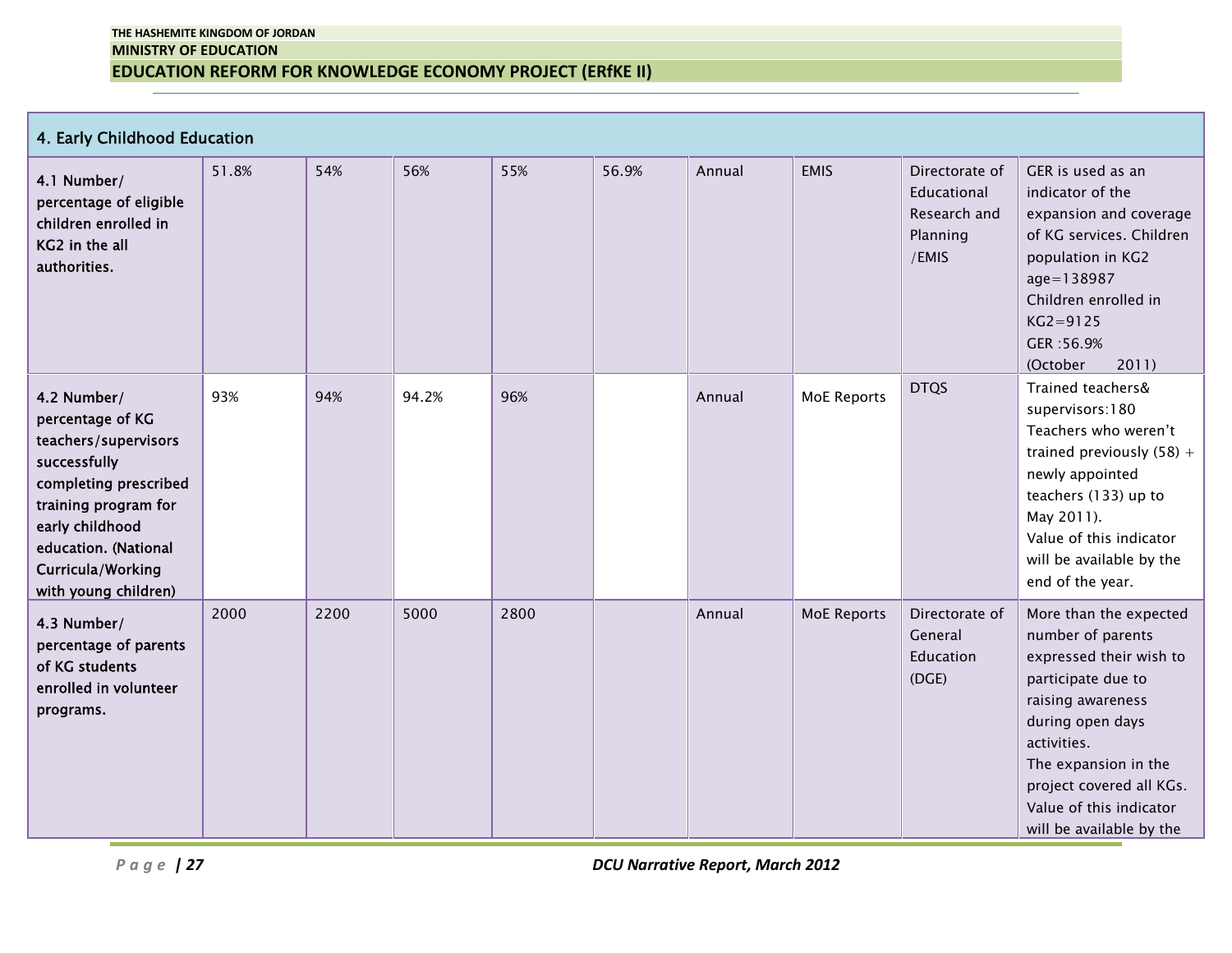|                                                                                                                                              |            |                          |                |                          |          |                                         |                       |                                                                     | end of the year.                                                                                                                                                                                                                                                                                                                                                          |  |
|----------------------------------------------------------------------------------------------------------------------------------------------|------------|--------------------------|----------------|--------------------------|----------|-----------------------------------------|-----------------------|---------------------------------------------------------------------|---------------------------------------------------------------------------------------------------------------------------------------------------------------------------------------------------------------------------------------------------------------------------------------------------------------------------------------------------------------------------|--|
| 4.4<br>Number/percentage of<br>KG classrooms that<br>meet MoE quality<br>assurance standards.*                                               | <b>TBD</b> | $\overline{\phantom{m}}$ | $\blacksquare$ | $\overline{\phantom{0}}$ |          | Annual                                  | <b>EMIS</b>           | Directorate of<br>Educational<br>Research and<br>Planning<br>/EMIS  | <b>Baseline is not</b><br>determined yet.<br><b>Current Quality</b><br>Assurance System<br>provides information<br>regarding the no. of KGs<br>implementing the<br>system but not the no.<br>of KGs meeting Quality<br>Standards. The MoE is<br>working on reviewing<br>the supervisors' role<br>that will be responsible<br>to draw the technical<br>quality indicators. |  |
| * Quality Assurance standards are being developed, expected to be completed in October 2009                                                  |            |                          |                |                          |          |                                         |                       |                                                                     |                                                                                                                                                                                                                                                                                                                                                                           |  |
| <b>5. Vocational Education</b>                                                                                                               |            |                          |                |                          |          |                                         |                       |                                                                     |                                                                                                                                                                                                                                                                                                                                                                           |  |
| 5.1 Number/<br>percentage of<br>programs aligned with<br>vocational/ technical<br>guidelines/ standards<br>for curriculum,<br>equipment, and | Nil        | $\overline{\phantom{a}}$ | ۳              | $\overline{\phantom{0}}$ | $\equiv$ | Midterm and<br>Yr <sub>5</sub>          | Independent<br>Review | Directorate of<br>Vocational<br>Education &<br>Production<br>(DVEP) | Required at midterm<br>stage.                                                                                                                                                                                                                                                                                                                                             |  |
|                                                                                                                                              |            |                          |                |                          |          |                                         |                       |                                                                     |                                                                                                                                                                                                                                                                                                                                                                           |  |
| Page $ 28$                                                                                                                                   |            |                          |                |                          |          | <b>DCU Narrative Report, March 2012</b> |                       |                                                                     |                                                                                                                                                                                                                                                                                                                                                                           |  |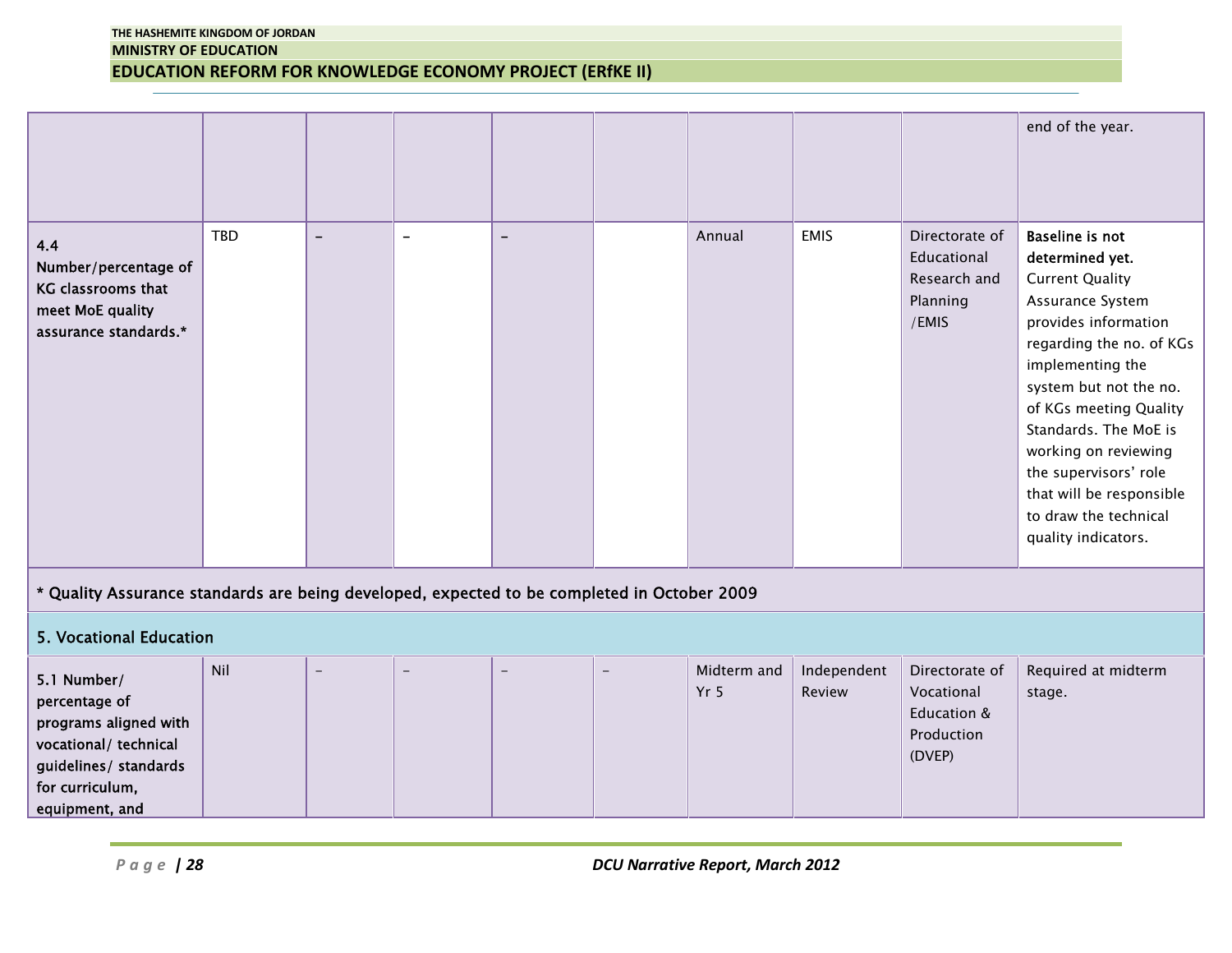| facilities.                                                                                                                                                                     |                            |                                                    |                          |                   |                   |                                   |                     |                                                 |                                                                                                                                                              |
|---------------------------------------------------------------------------------------------------------------------------------------------------------------------------------|----------------------------|----------------------------------------------------|--------------------------|-------------------|-------------------|-----------------------------------|---------------------|-------------------------------------------------|--------------------------------------------------------------------------------------------------------------------------------------------------------------|
|                                                                                                                                                                                 |                            |                                                    |                          |                   |                   |                                   |                     |                                                 |                                                                                                                                                              |
| 5.2 Completion rates<br>for<br>vocational/technical<br>programs.                                                                                                                | Ave now                    | $\overline{\phantom{a}}$                           | $\overline{\phantom{a}}$ | $\qquad \qquad -$ | $\qquad \qquad -$ | Annual                            | <b>MoE Reports</b>  | <b>DVEP</b>                                     | Agriculture, Home<br>Economic, Hospitality<br>and some groups of the<br>Industrial stream are<br>completed.                                                  |
| 5.3 Increase in<br>employer satisfaction<br>with the skills and<br>abilities of labor<br>market entrants<br>holding vocational<br>education certificates<br>awarded by the MoE. | Base line<br>survey<br>47% | $\equiv$                                           | $\equiv$                 | $\equiv$          | $\equiv$          | Baseline,<br>Mid-term<br>and Yr.6 | Employer<br>Surveys | As identified<br>in the M&E<br>framework        | The baseline study is<br>conducted by the<br>external consultant<br><b>Bruce Mathews.</b><br>The Second study will<br>take place in the<br>Midterm stage     |
| 6. Special Education                                                                                                                                                            |                            |                                                    |                          |                   |                   |                                   |                     |                                                 |                                                                                                                                                              |
| 6.1 Revision and<br>approval of policies to<br>support special<br>education programs<br>and services.                                                                           | Nil                        | Policy<br>framewor<br>$\mathsf k$<br>complete<br>d | Policy Done              |                   |                   | Yrs $1, 3$ and<br>$6\phantom{1}$  | MoE reports         | Directorate of<br>Special<br>Education<br>(DSE) | The Policy Framework is<br>developed, and<br>approved in April<br>2011. The current Law &<br>regulations is being<br>revised against the<br>Policy Framework |
|                                                                                                                                                                                 |                            |                                                    |                          |                   |                   |                                   |                     |                                                 | (0c.2011)                                                                                                                                                    |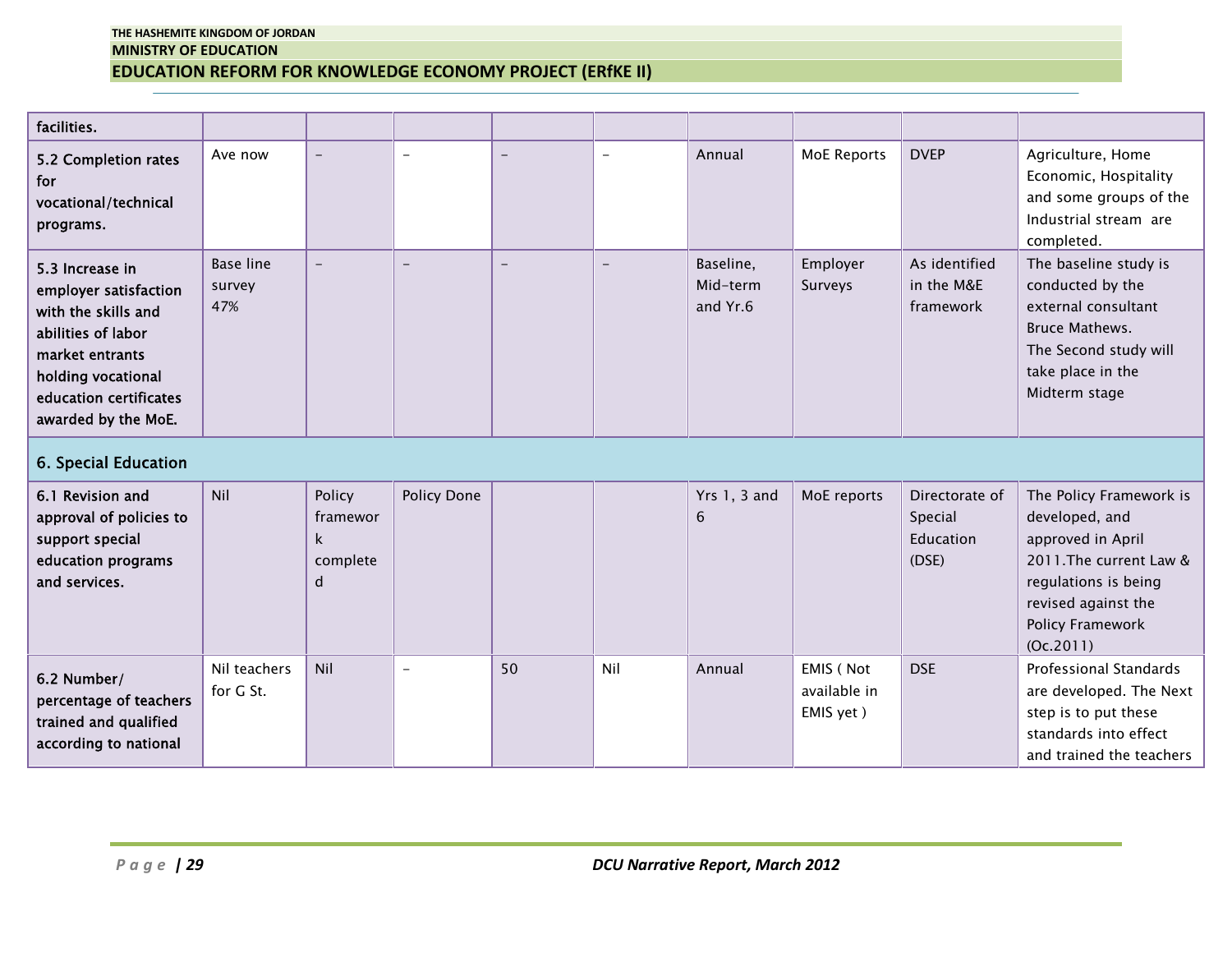| standards for:<br>- Gifted students<br>-Disabled students                                          | Nil Teachers<br>for D St.                                       | Nil   |       | 50    | Nil       |        |                                        |            | in the light of these<br>standards. However, the<br>MoE conducted training<br>for 136 disabled and<br>gifted teachers in the<br>selected areas.                                                                                                                                |  |  |  |
|----------------------------------------------------------------------------------------------------|-----------------------------------------------------------------|-------|-------|-------|-----------|--------|----------------------------------------|------------|--------------------------------------------------------------------------------------------------------------------------------------------------------------------------------------------------------------------------------------------------------------------------------|--|--|--|
| 6.3 Number of<br>students enrolled in<br>special education                                         | 3875 G. St.                                                     | 4000  | 6133  | 4500  | <b>NA</b> | Annual | EMIS (Not<br>available in<br>EMIS yet) | <b>DSE</b> | Increase in the no. of<br>students due to<br>establishing and<br>activating 2 King                                                                                                                                                                                             |  |  |  |
| programs.<br>- Gifted students<br>- Disabled students                                              | 13894 D.<br>St.                                                 | 14194 | 15891 | 14494 | <b>NA</b> |        |                                        |            | Abdullah Schools for the<br>gifted, in addition to the<br>increase in the no. of<br>gifted students, which<br>was more than the<br>expected, in May 2011<br>A consultant working on<br>the baseline study will<br>provide the necessary<br>information (M&E<br>baseline study. |  |  |  |
| 6.4 Number of<br>special education<br>students with access                                         | 3875<br>gifted st.                                              | 4000  | 6133  | 4500  |           | Annual | EMIS (Not<br>available in<br>EMIS yet) | <b>DSE</b> | Same as above                                                                                                                                                                                                                                                                  |  |  |  |
| to services relevant<br>to their individual<br>needs.<br>- Gifted students<br>- Special education. | 238 dis. st.<br>(with wheel<br>chair and<br>st. with<br>hearing | 348   | 413   | 458   | <b>NA</b> |        |                                        |            | $\equiv$                                                                                                                                                                                                                                                                       |  |  |  |
|                                                                                                    | $P \alpha g e$   30<br><b>DCU Narrative Report, March 2012</b>  |       |       |       |           |        |                                        |            |                                                                                                                                                                                                                                                                                |  |  |  |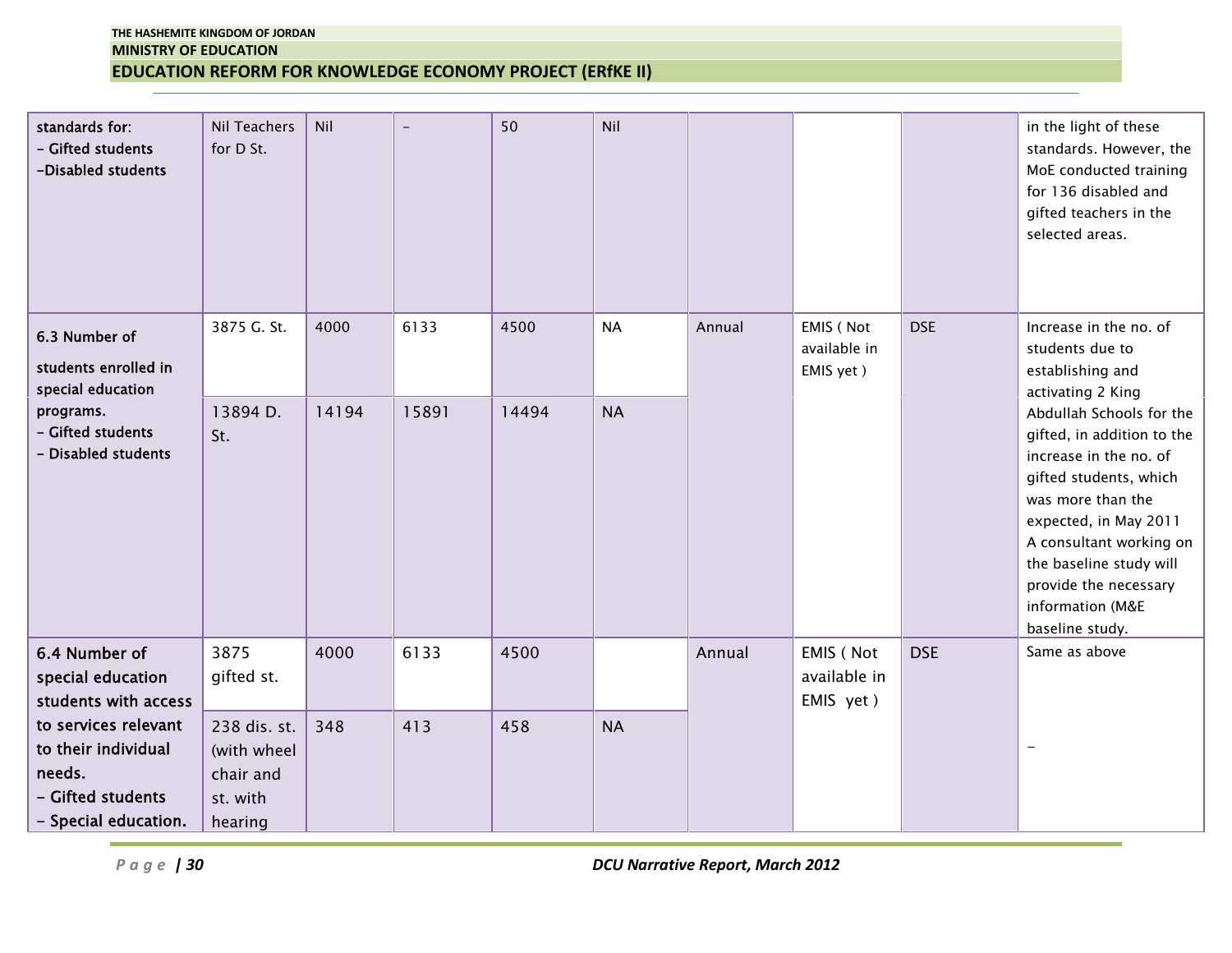|                                                                                                                                             | aids)  |                       |                     |                   |           |                       |             |                                                                          |                                                                 |
|---------------------------------------------------------------------------------------------------------------------------------------------|--------|-----------------------|---------------------|-------------------|-----------|-----------------------|-------------|--------------------------------------------------------------------------|-----------------------------------------------------------------|
| 7. Physical Learning Environments                                                                                                           |        |                       |                     |                   |           |                       |             |                                                                          |                                                                 |
| 7.1<br>Number/percentage of<br>students with access<br>to learning in a safe<br>and well-managed<br>physical environment.<br>(MoE schools). | 859867 | 871867                | 914560              | 883867            | <b>NA</b> | Annual                | <b>EMIS</b> | DEPR/EMIS                                                                | EMIS data (no. of<br>students in owned and<br>one shift school) |
| 7.2 Decrease in<br>number/percentage of<br>underutilized schools<br>in all field directorates.                                              | Nil    | 2 schools             | Nil                 | 8 schools         |           | Annual                | <b>EMIS</b> | DEPR / EMIS                                                              |                                                                 |
| 7.3 Decrease in<br>number/percentage of<br>overcrowded schools<br>in all field directorates.                                                | Nil    | 2 schools             | Nil                 | 4 schools         |           | Annual                | <b>EMIS</b> | DEPR/EMIS                                                                | Not achieved due to the<br>delay in construction<br>program     |
| 7.4 Number of<br>additional<br>classrooms/lab spaces<br>for science and ICT.                                                                |        | 200Class<br>room      | $\equiv$            | 200 Class<br>room |           | <b>EMIS</b><br>Annual |             | Nil                                                                      | Not achieved due to the<br>delay in construction                |
|                                                                                                                                             | Nil    | <b>30 ICT</b><br>Labs | $\equiv$            | 30 ICT labs       |           |                       |             |                                                                          | program                                                         |
|                                                                                                                                             | Nil    | 30 Sc.<br>Labs        | $\equiv$            | 30 ICT labs       |           |                       |             |                                                                          |                                                                 |
| 7.5 Policies for<br>continuous building<br>maintenance in place.                                                                            | Nil    | Policies in<br>Place  | Policy<br>Developed | $\qquad \qquad -$ |           | Yr1 and<br>mid-term   | MoE reports | Directorate of<br><b>Building and</b><br>International<br>Project (DBIP) | Required at Midterm<br>stage                                    |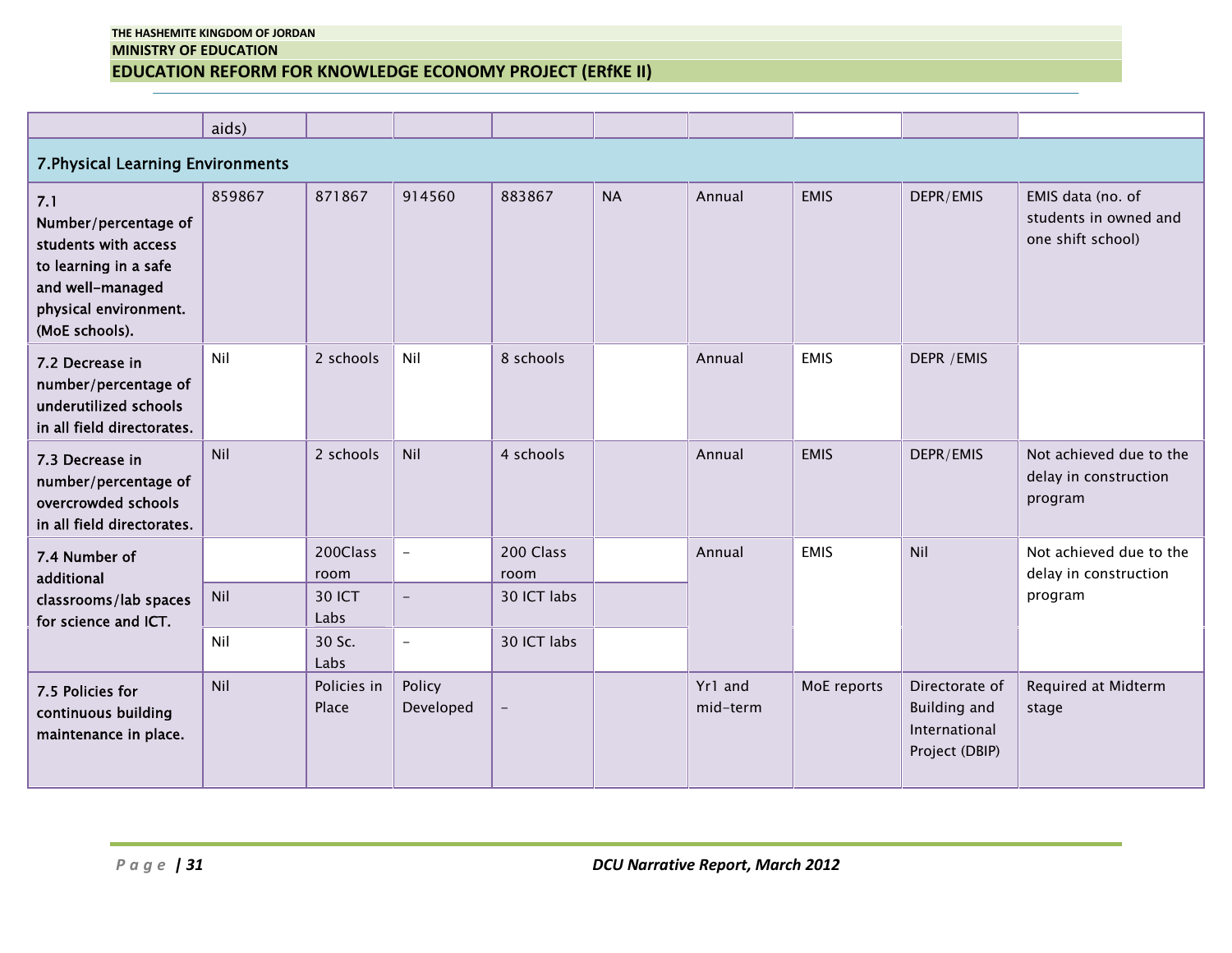# **Summary of Non Achieved Activities:**

The Development Coordination Unit assessed the components' progress and achievements against the Annual Work plans of the previous two years, and summarized the following key activities identified behind the schedule and should be further tackled during the next year:

# **Component One: Establishment of a National School-based Development System**

- Review and approve the proposed regulations on the Educational Councils.
- ◆ Develop a concrete action plan to ensure effective joint planning and coordination between Components One and Three.
- ◆ Develop Communication Strategy for the Reform

# **Component Two: Monitoring & Evaluation and Organizational Development**

- Review and revise the National Education Strategy based on policy development and implementation.
- Develop EMIS to provide a diverse and reliable resource of data for various functions related to analysis, planning and investigation of policy alternation and options.
- Develop an operational policy guideline and application of results-based program for the three levels.

# **Component Three: Development of Teaching and Learning**

- Complete and approve the organizational structure of the ETC to be operational and appointing the required qualified staff in light of the new structure and functions.
- Review and develop the National Teacher Professional Standards at subject level.
- Review the study plans for basic and secondary cycles through WGs including teachers and supervisors.
- Prepare the proposal on the standards and guidelines for the ICT Clearinghouse for Student and Teacher-developed E-Content
- Develop, approve and endorse the ICT Standards for the MoE schools.
- Develop, approve and endorse detailed ICT projection plan for upgrade and replacement
- **Prepare the integration framework for all student assessment methods.**
- Postpone the diagnostic assessment as well as the development of the training material on using diagnostic assessment until the completion of the study titled (The status of implementing Authentic Assessment Strategies in the directorates-focus groups).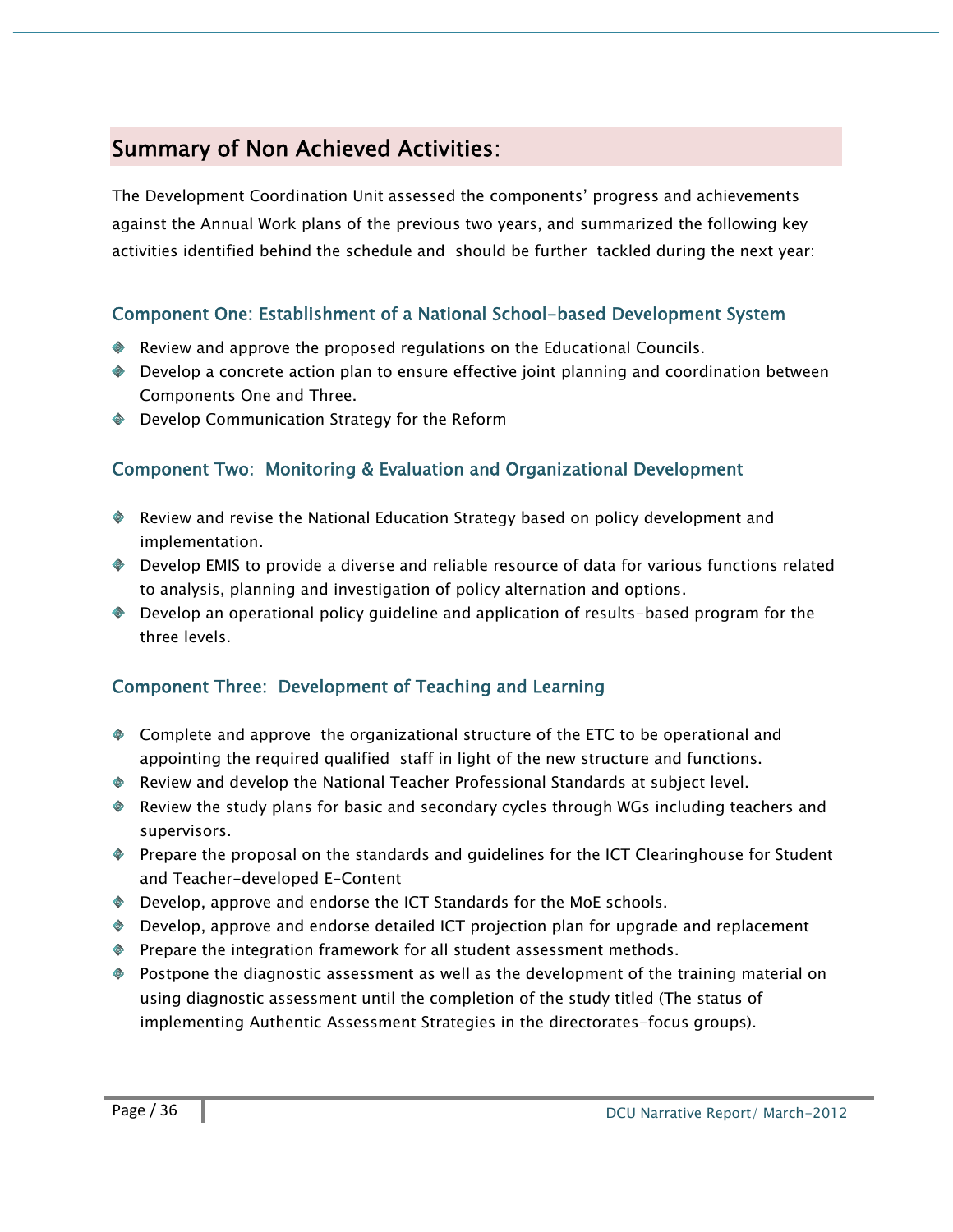# **Component Four: Development of Special Focus Programs Development**

#### **4.1 Early Childhood Development**

- ♦ Endorse the revised standards for licensing private KGs.
- Integrate KG data (enrollment, assessment) into the overall EMIS system.

#### **4.2 Vocational Education**

- Present the new VET Strategy Action Plan to the E-TVET Council for feedback and approval prior to the broader consultation in the form of a National Conference scheduled in January /February 2012.
- Develop and approve the standard list of equipment for Vocational Education workshops

#### **4.3 Special Education**

- Revise and update the education law and all legislation related to learning disabled, gifted and talented students in light of the approved Policy Framework
- ♦ Conduct the adaptation of screening and early identification tools for the KG students.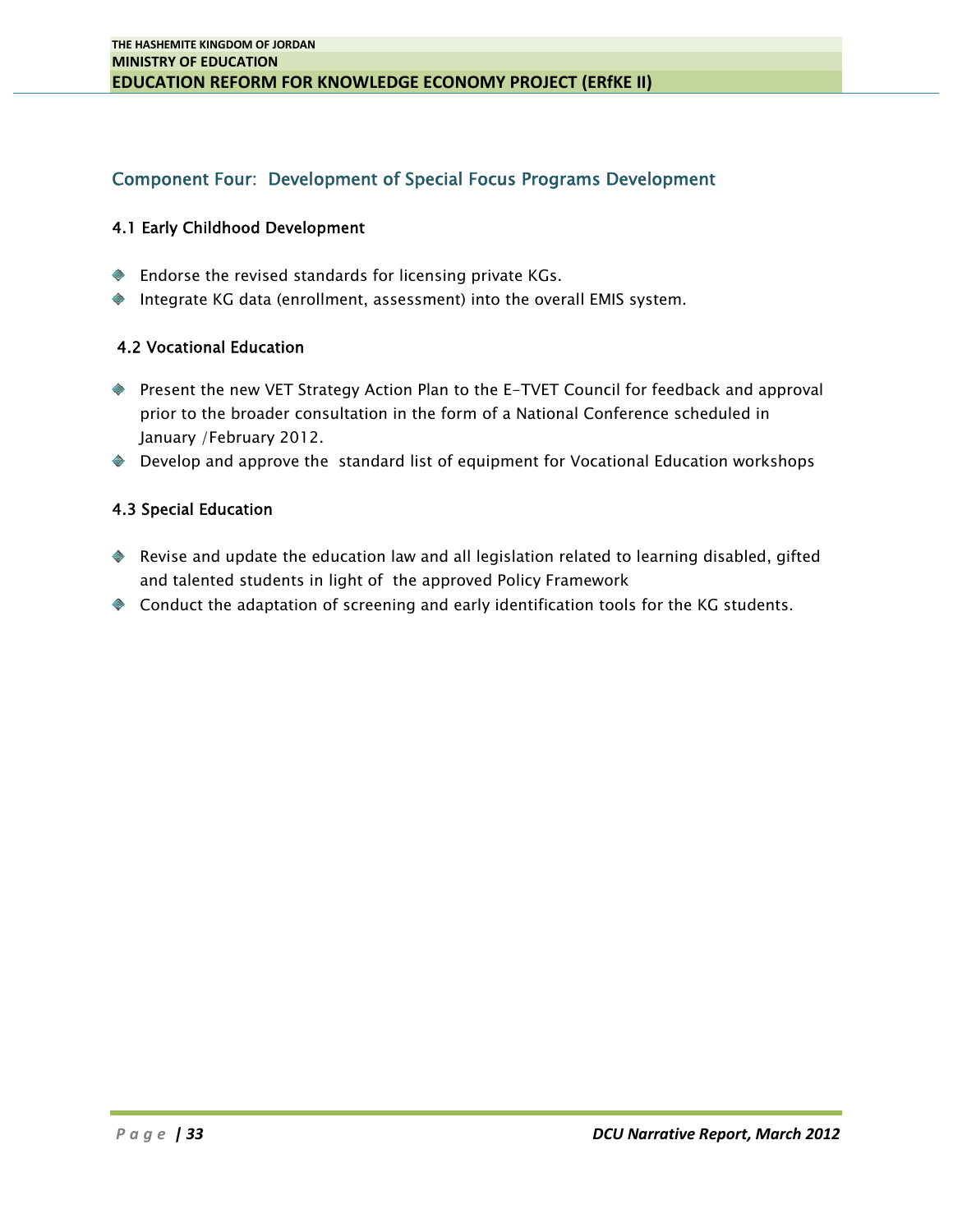# **Key Challenges and Issues:**

- Over the last two years, ERfKE II implementation has continued to make important progress in several key areas as highlighted in the previous sections. However, there are important challenges and implementation constrains as explained in details below:
- **Financial gaps:** Despite the provision of funds from various stakeholders (USAID,EU,CIDA,WB, KfW) the project's components still face several financial gaps which cause delay in the implementation of the several interventions: Construction of the new schools and extensions (46 new schools and extensions), professional development (Induction program and in-service professional development program)), ICT strategies (ICT training and e-learning, equipment and maintenance, ICT monitoring and evaluation) and vocational education in terms of provision of necessary equipment aligned with developed new curriculum. The financial status of the project and the support provided by the key donors and lenders is reflected in the attached Annex1.
- **Capacity to implement the reform:** There is need to strengthen capacity at the central and the field directorates' levels and to enable the central as well as the field level to undertake the assigned functions according to the reform requirements. The following major areas for capacity building have been identified: Policy and strategic planning, monitoring and evaluation, quality assurance, resource management. Moreover, there is need for specific capacity building in the areas identified in the newly developed Policies and Strategies Framework (such as curriculum review and development, ICT Strategy management, assessment of learning, early childhood, vocational education and special education).
- **Quality:** The results of the National Assessment for Knowledge Economy (NAfKE) Skills have revealed that the majority of students' achievements are still below the desired levels. Another baseline study "Classroom Observation" revealed that there is still relatively low level of teachers' use of student –centered active learning and teaching methodologies in the classroom. The Ministry should undertake the necessary remedial actions ti improve the quality
- (36.5%) of the MoE schools are considered overcrowded, while 1,891 schools (55.4%) are<br>considered underutilized. This requires substantial revision for school planning mechanisms<br>and approaches to rationalize and maximize **School planning: A recent baseline school rationalization study indicates that :** 1,244 (36.5%) of the MoE schools are considered overcrowded, while 1,891 schools (55.4%) are considered underutilized. This requires substantial revision for school planning mechanisms and approaches to rationalize and maximize the utilization of facilities.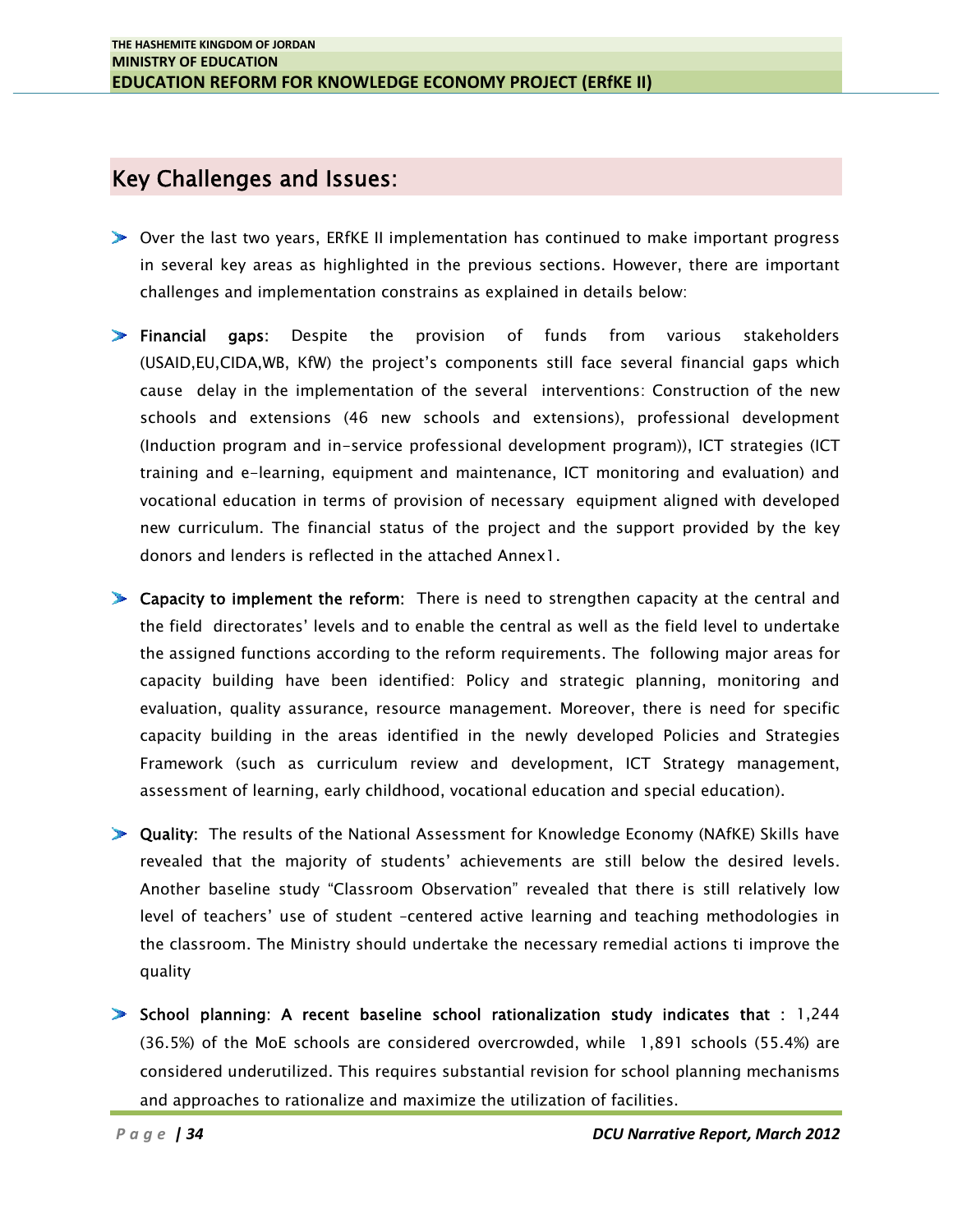- **Teacher Policy:** Although the Teacher Policies Framework is approved, there is imperative need that this framework becomes operational to resolve the significant challenges regarding teacher recruitment, utilization, professional development (pre-service and inservice training programs) . Moreover, there is need for more pace regarding the establishment of the Educational Training Center.
- **EMIS system:** There is crucial need for functional and up-to-date EMIS system that includes all the needed databases for continuous monitoring of the 31 packages of indicators, and guiding the policy making process at all levels.
- **Public Communication and greater Awareness** on the education reform development plans at the central, the directorates and the community levels is essential.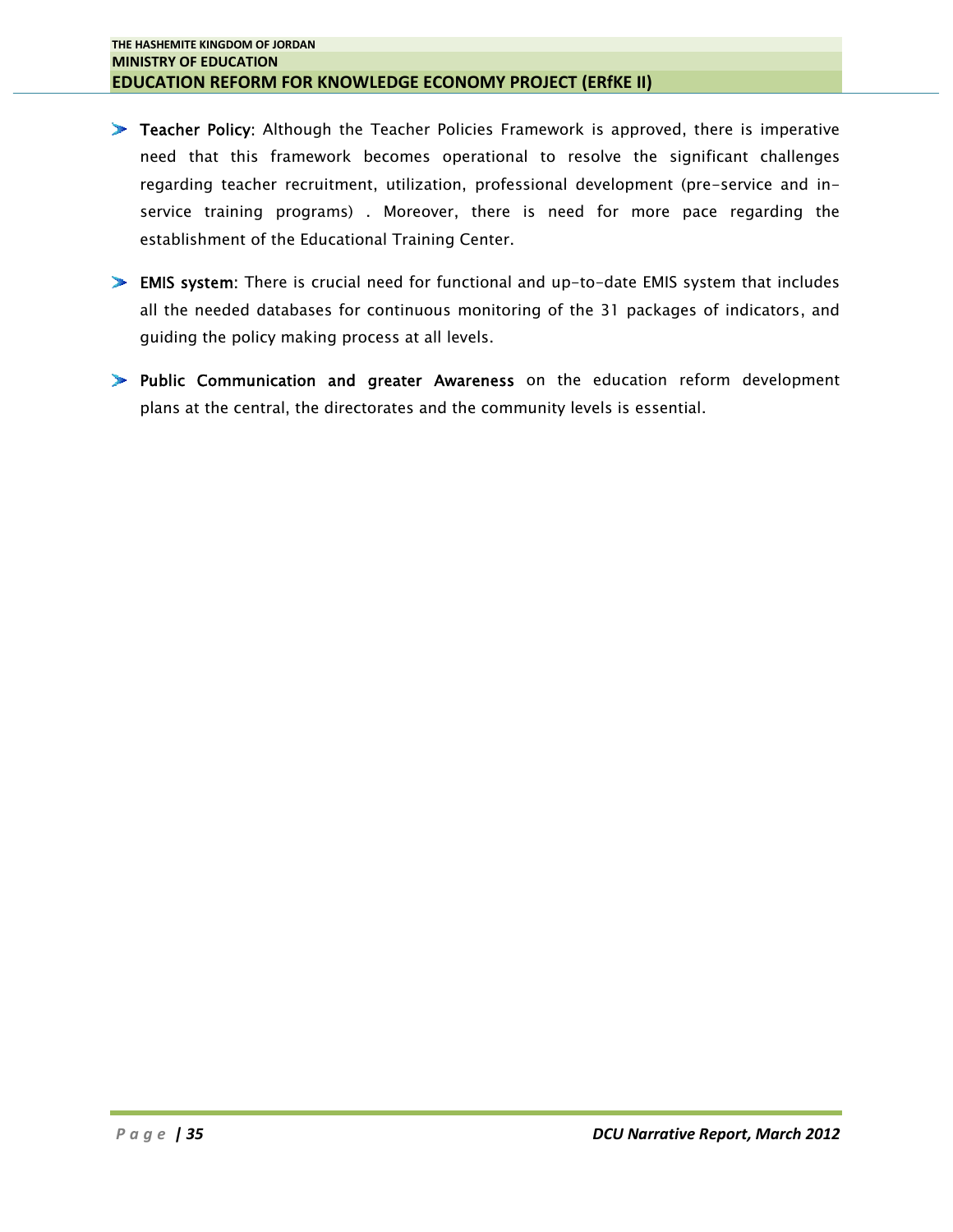# **Financial Status:**

The financial disbursements rate is still low as indicated in the table below, despite the progress made at the project's components and sub-components. The percentage of the accumulated spending disbursements rated approximately at (6.3%) up to the end of 2011, during the last two years, and based on the disbursement made through the World Bank Loan, Government of Jordan and CIDA's contribution.

The low disbursement rate of the project is attributed to:

- The financial restrictions requested by the Government Tenders Department (GTD) and Government Building Department (GBD) to obtain the financial commitment obligations from the General Budget Department (GBD), as a condition to proceed with the awarding and contracting process.
- The turnover of (GBD) financial staff and the subsequent change of their signatories, in addition to the lengthy process of obtaining the drafts(checks) and financial obligations which require the approval of more than three Ministries and departments.
- Delay in processing payments to contractors to have GFMIS ready to process ERfKE II payments, and the delay in the approval of the Government Budget Law.

| Source of<br><b>Fund</b> | <b>Brief description</b>                                                             | <b>Amounts</b><br>allocated (\$) | <b>Duration of</b><br>the project-<br>years | <b>Disbursemen</b><br>ts (USD)<br>31/12/2011 | Implementation<br>period  |  |  |
|--------------------------|--------------------------------------------------------------------------------------|----------------------------------|---------------------------------------------|----------------------------------------------|---------------------------|--|--|
| <b>World Bank</b>        | <b>Establishing buildings</b><br>and processing advisory<br>services and renovations | 60,000,000                       | 6                                           | 2,022,002                                    | 2009/12/30-<br>2015/12/29 |  |  |
| USAID-<br>Works          | <b>Construction of the school</b><br><b>buildings</b>                                | 75,000,000                       | 5 <sup>5</sup>                              | not available                                | 2009-2014                 |  |  |
| <b>USAID-ERSP</b>        | <b>Educational</b><br><b>Development Support</b><br>Project                          | 45,000,000                       | 5                                           | not available <sup>2</sup>                   | 2009-2014                 |  |  |
| <b>CIDA</b>              | Develop a system based on<br><b>Student and School Project.</b>                      | 17,000,000                       | 5                                           | 3,469,289                                    | 2010-2014                 |  |  |
| GOVT.                    | Treasury's contribution in<br>all activities of the<br>project *                     | 69,500,000                       | 10                                          | 3,747,875                                    | 2009-2019                 |  |  |
| <b>Total</b>             |                                                                                      | 266,500,000                      |                                             | 9,239,166                                    |                           |  |  |

<sup>&</sup>lt;sup>2</sup> USAID contribution is not incorporated due to lack of financial information from the source.